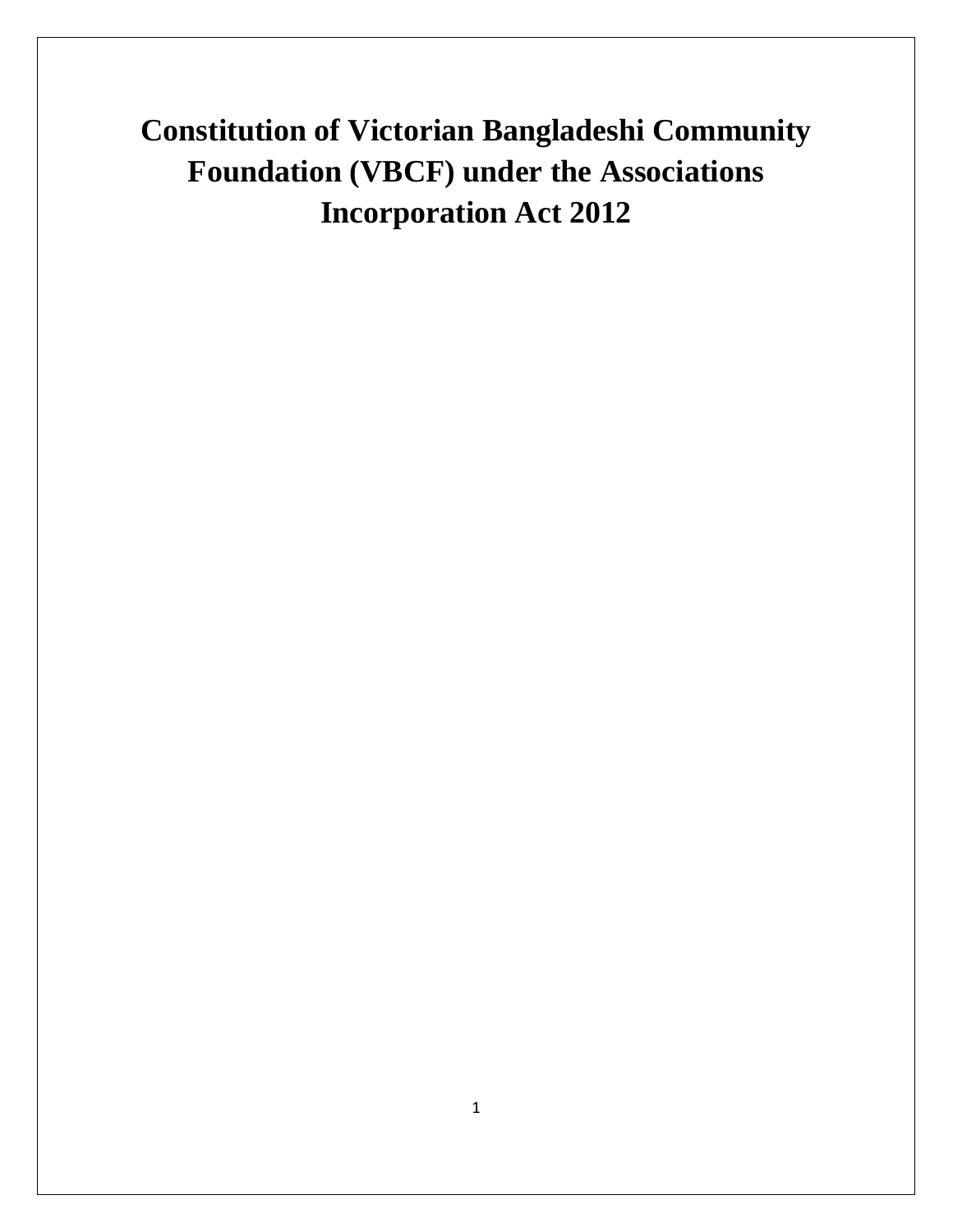# **Preamble**

We, the people of Bangladeshi Community, constitute this non-profit organization, Victorian Bangladeshi Community Foundation (VBCF) under the Associations Incorporation Act 1981.

Pledging that it shall be a fundamental aim of the organization to promote, foster and develop Bangla language, Bangladeshi cultures, traditions and history to our new generations or children. Affirming that it is our duty to protect our cultures and language.

Pledging that it will also be a fundamental object of the organization not to exercise any political activities in running this organization.

Further pledging that we shall protect and maintain our community interest and shall work for better community in this multicultural country. All the financial benefits of this organization will be utilized for the wellbeing of Bangladeshi community only.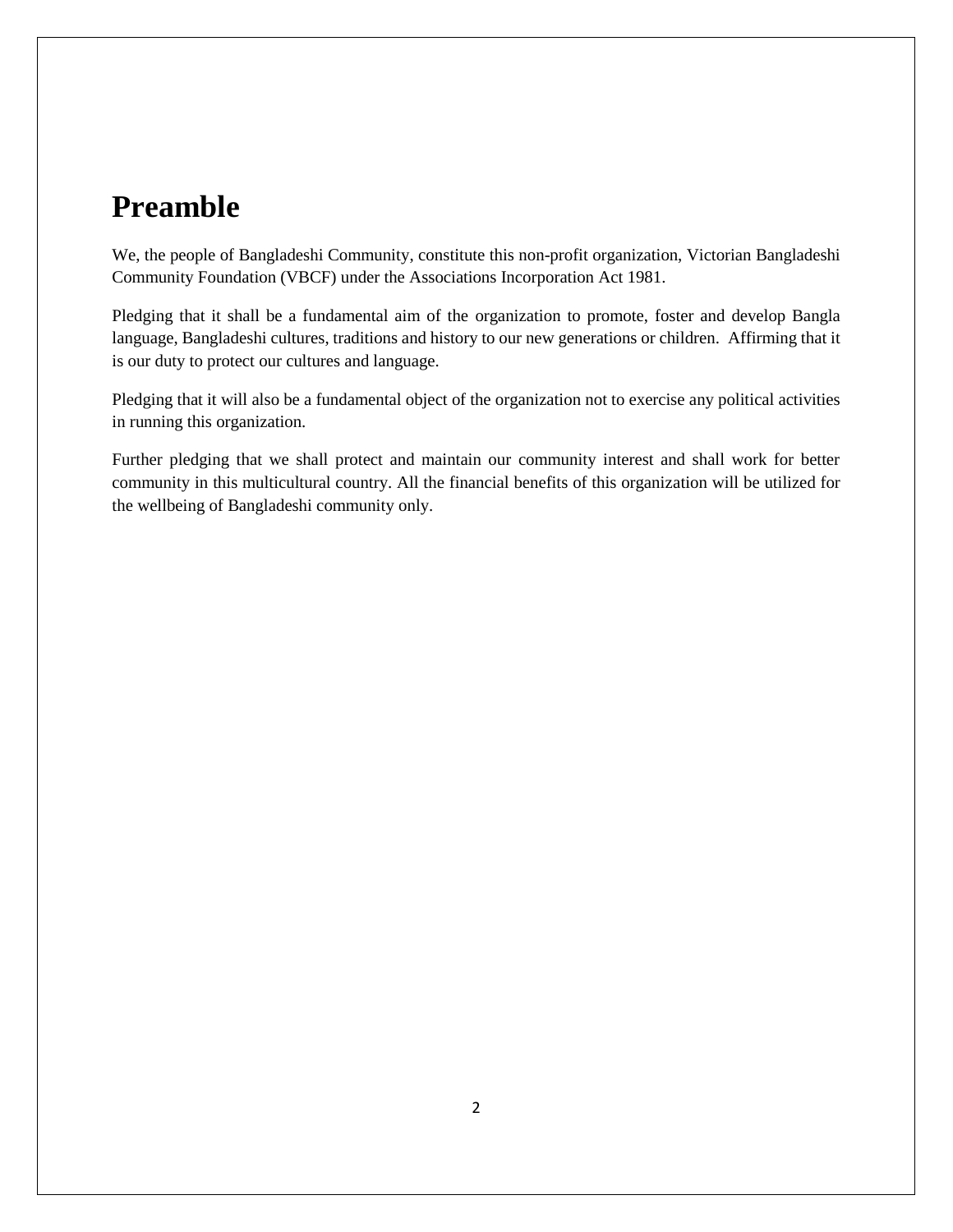#### *Regulation Page*

# PART 1—PRELIMINARY 7

- 1 Name 7
- 2 Purposes 7
- 3 Financial year 7
- 4 Definitions 7

# PART 2-POWERS OF ASSOCIATION 8

- 5 Powers of Association 8
- 6 Not for profit organisation 9

#### PART 3-MEMBERS, DISCIPLINARY PROCEDURES AND GRIEVANCES 9

Division 1—Membership 9

- 7 Minimum number of members 9
- 8 Who is eligible to be a member 9
- 9 Application for membership 9
- 10 Consideration of application 10
- 11 New membership 10
- 12 Annual subscription and fee on joining10
- 13 General rights of members 11
- 14 Associate members 11
- 15 Rights not transferable 12
- 16 Ceasing membership 12
- 17 Resigning as a member 12
- 18 Register of members 12
- Division 2—Disciplinary action 12
	- 19 Grounds for taking disciplinary action 12
	- 20 Disciplinary subcommittee 13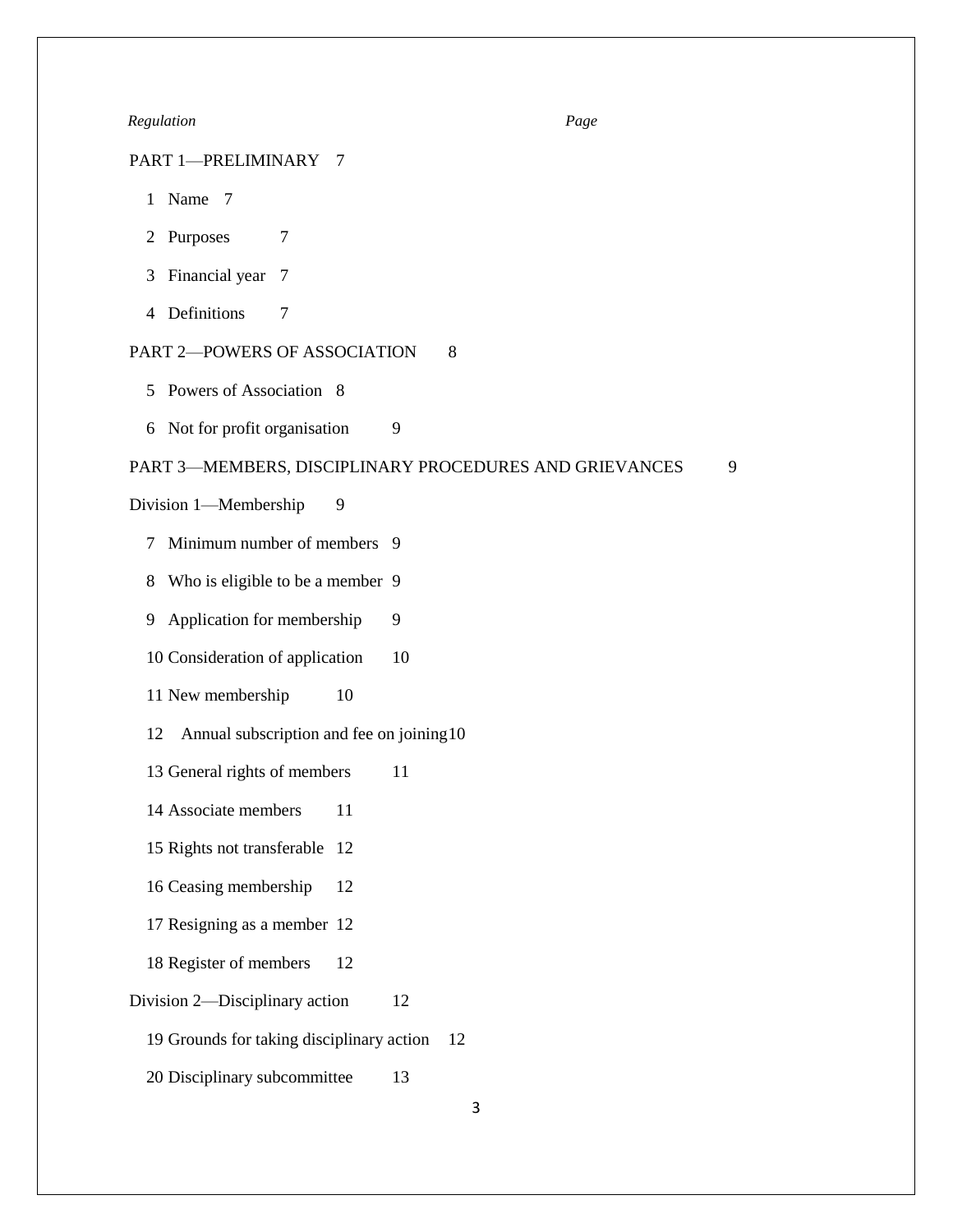| 21 Notice to member<br>13                             |    |
|-------------------------------------------------------|----|
| 22 Decision of subcommittee                           | 13 |
| 23 Appeal rights 14                                   |    |
| 24 Conduct of disciplinary appeal meeting 14          |    |
| Division 3—Grievance procedure                        | 15 |
| 25 Application<br>15                                  |    |
| Parties must attempt to resolve the dispute<br>26     | 15 |
| 27 Appointment of mediator                            | 15 |
| 28 Mediation process 16                               |    |
| 29 Failure to resolve dispute by mediation 16         |    |
| PART 4-GENERAL MEETINGS OF THE ASSOCIATION 16         |    |
| 30 Annual general meetings                            | 16 |
| 31 Special general meetings                           | 17 |
|                                                       |    |
| 32 Special general meeting held at request of members | 17 |
| 33 Notice of general meetings                         | 17 |
| 34 Proxies 18                                         |    |
| 35 Use of technology<br>18                            |    |
| 36 Quorum at general meetings                         | 18 |
| 37 Adjournment of general meeting 19                  |    |
| 38 Voting at general meeting                          | 19 |
| 39 Special resolutions<br>19                          |    |
| 40 Determining whether resolution carried 19          |    |
| 41 Minutes of general meeting                         | 20 |
| PART 5-COMMITTEE<br>21                                |    |
| Division 1-Powers of Committee                        | 21 |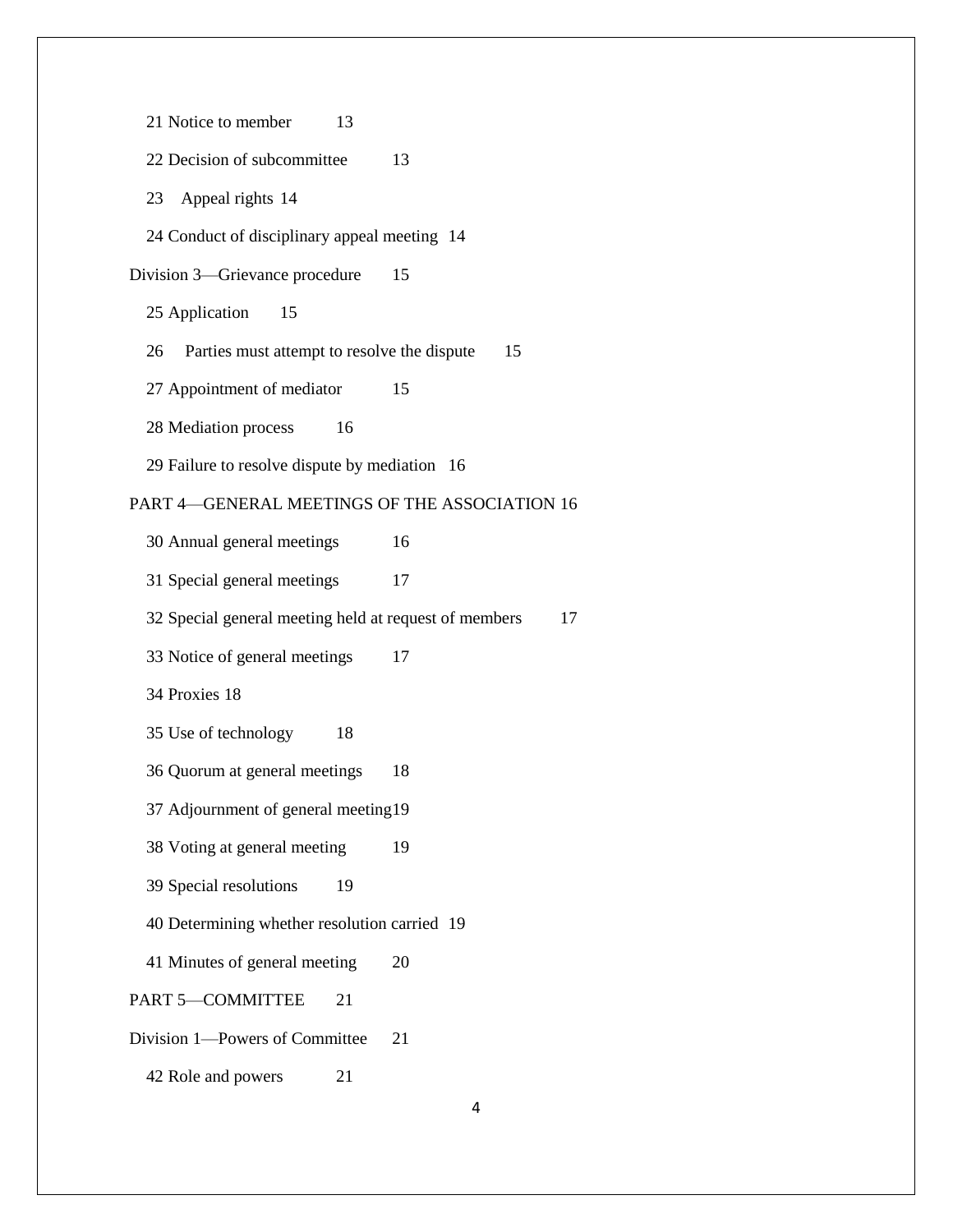Delegation 21

 Division 2—Composition of Committee and duties of members 21 Composition of Committee 21 General Duties 23 President and Vice-President 23 Secretary 23 48 Treasurer 24 Division 3—Election of Committee members and tenure of office 24 Who is eligible to be a Committee member 24 Positions to be declared vacant 25 51 Nominations 26 Election of members Ballot 27 Term of office 27 Vacation of office 28 Filling casual vacancies 28 Division 4—Meetings of Committee 29 Meetings of Committee 29 58 Notice of meetings 29 Urgent meetings 29 Procedure and order of business 29 Use of technology 29 Quorum 30 Voting 30 64 Conflict of interest 30 Minutes of meeting 31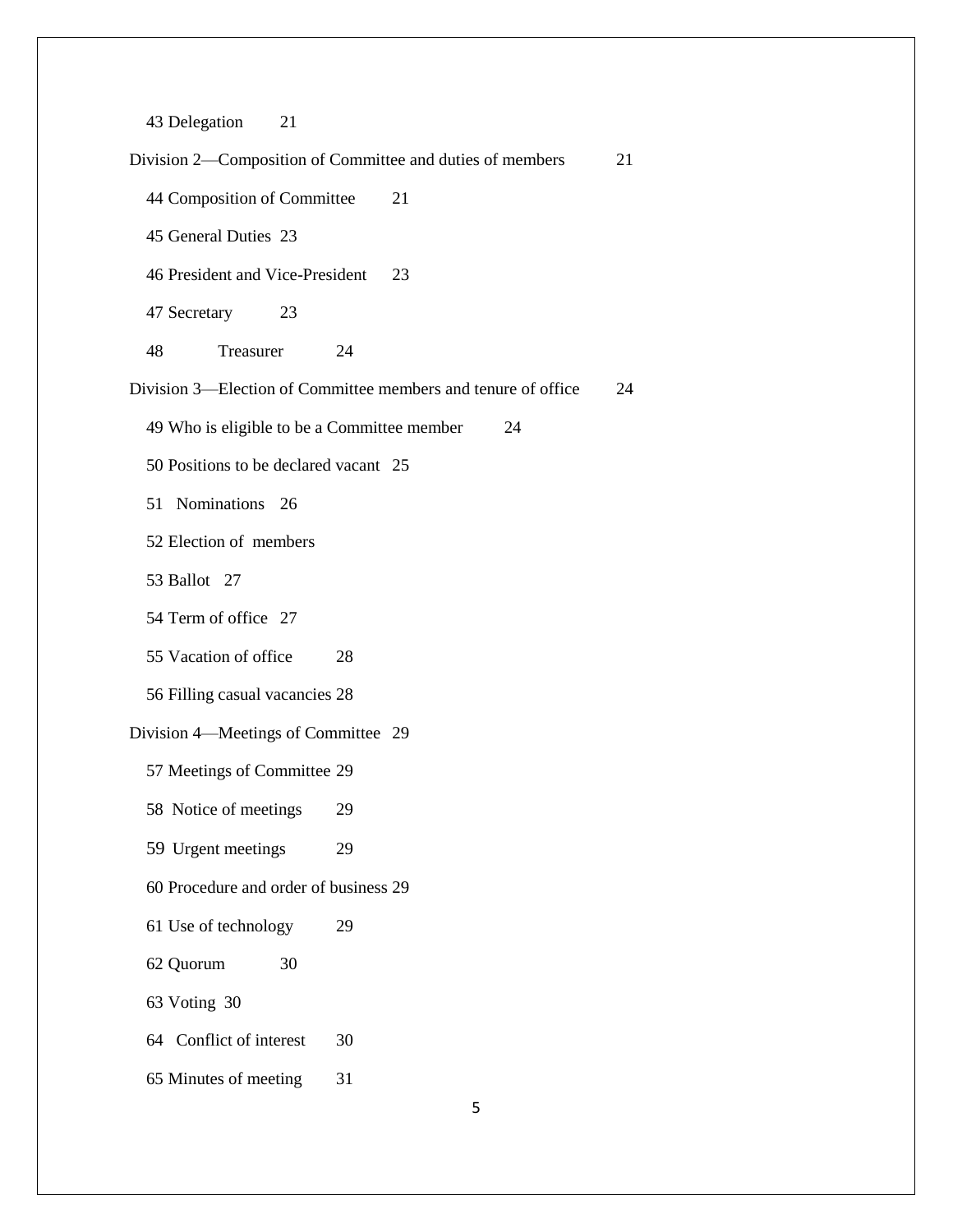Leave of absence 31

# PART 6—FINANCIAL MATTERS 31

Source of funds 31

68 Management of funds 31

Financial records 32

Financial statements 32

# PART 7-GENERAL MATTERS 32

Common seal 32

Registered address 33

Notice requirements 33

Custody and inspection of books and records 33

Winding up and cancellation 34

Alteration of Rules 34

 $\frac{35}{ }$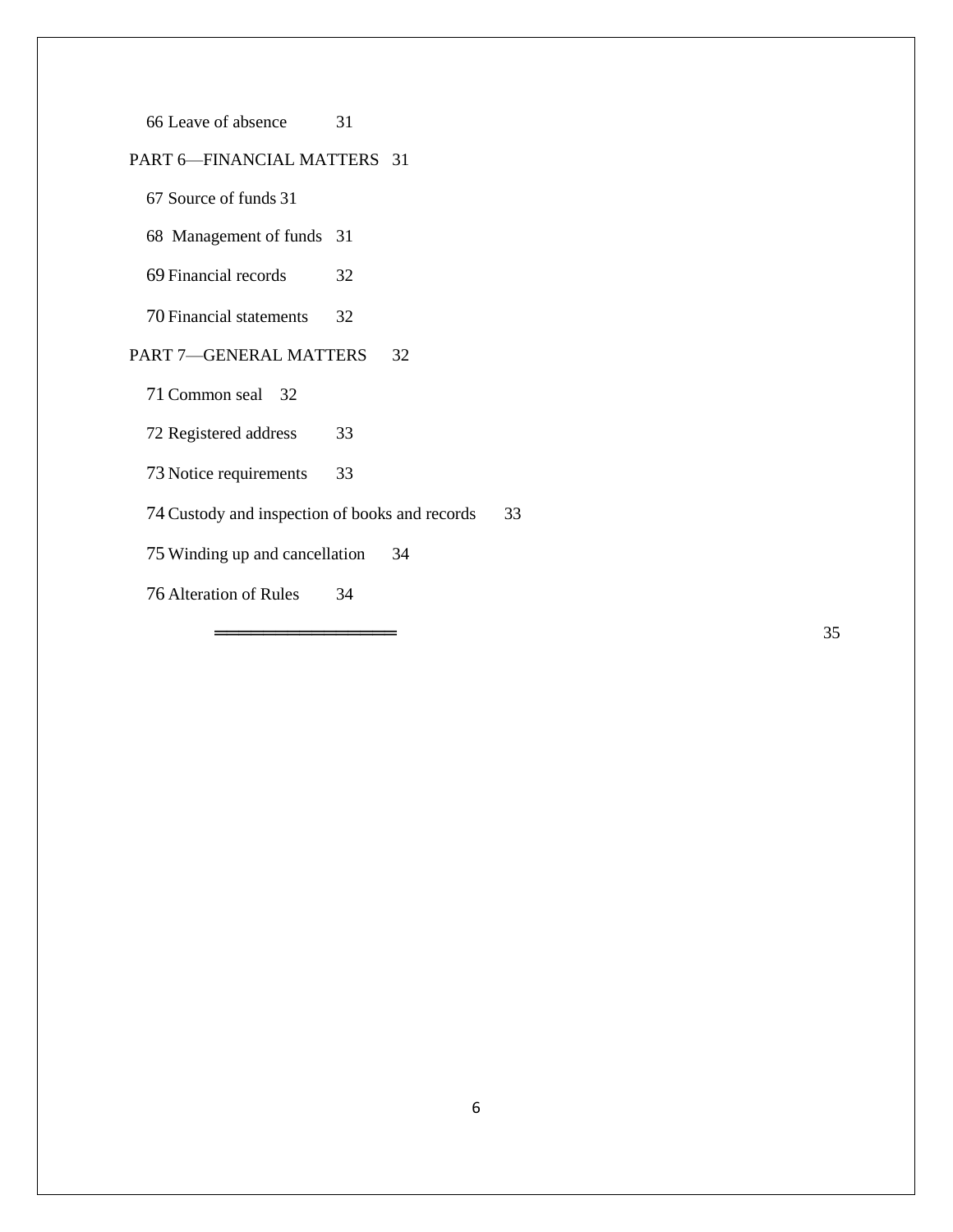#### **Rules for an Incorporated Association**

#### **PART 1—PRELIMINARY**

#### **1 Name**

.

The name of the incorporated association is "Victorian Bangladeshi Community Foundation (VBCF) Incorporated".

## **2 Purposes**

The purposes of the association are—

- To promote, foster and develop Bangla language, Bangladeshi cultures, traditions and history to our new generations or children;
- $\triangleright$  To "Bring the Community Together" and work collaboratively with its component organizations for the benefit of Bangladeshi community living in Victoria;
- $\triangleright$  To control, run and supervise the following wings:
	- Western Region Bangla School (WRBS)
	- Western Region Islamic Class for Children (in operation);
	- Western Region Islamic Class for Adults (in operation);
	- Victorian Bangla Mobile Library (in operation);
	- Victorian Bangladeshi Sports Club (in operation); and
	- ❖ Any other wings if created by VBCF.

## **3 Financial year**

The financial year of the Association is each period of 12 months ending on  $31<sup>st</sup>$ December.

## **4 Definitions**

In these Rules—

*absolute majority*, of the Committee, means a majority of the committee members currently holding office and entitled to vote at the time (as distinct from a majority of committee members present at a committee meeting);

*associate member* means a member referred to in rule 14(1);

*Chairperson*, of a general meeting or committee meeting, means the person chairing the meeting as required under rule 46;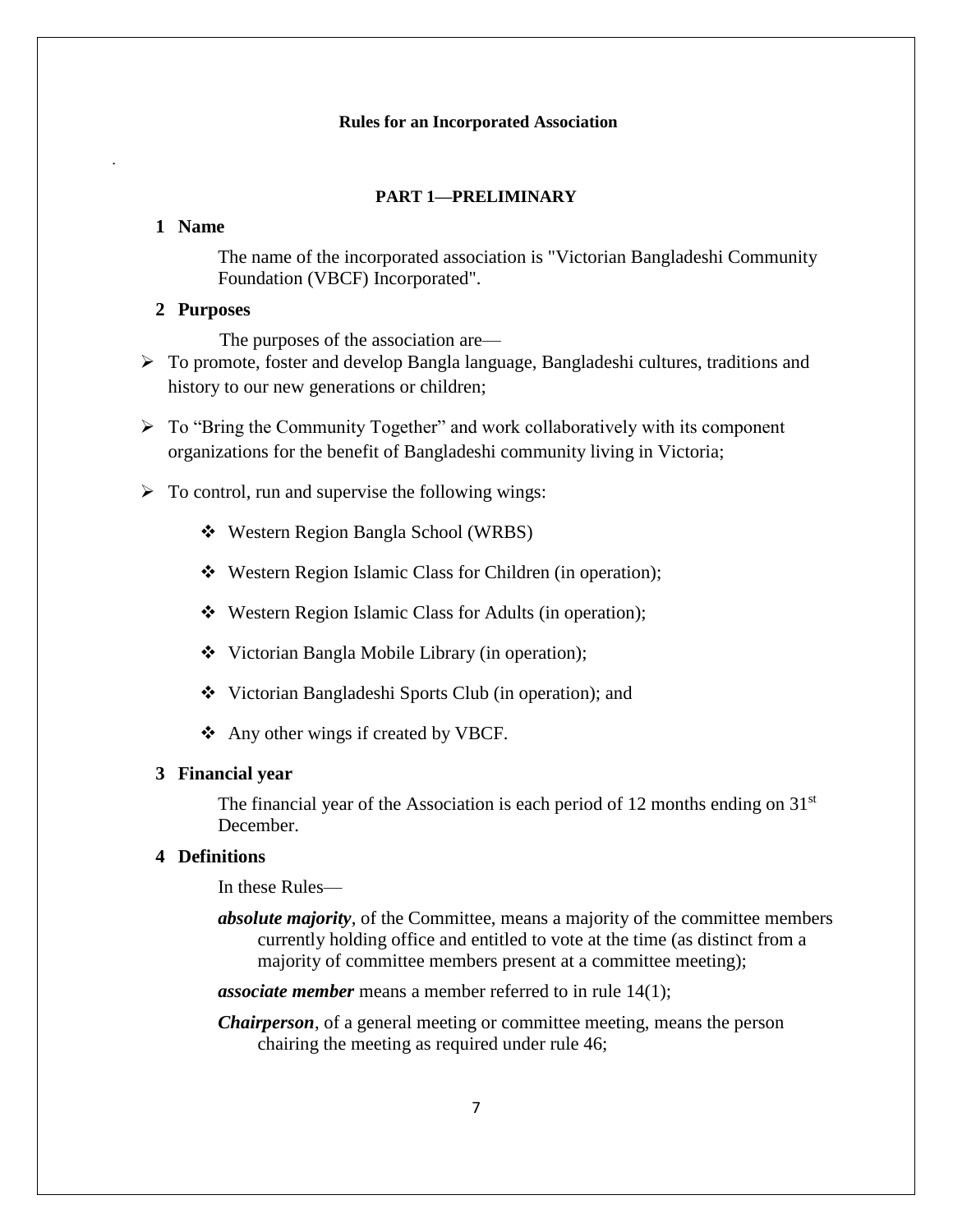- *Committee* means the Committee having management of the business of the Association;
- *Committee member* means council member described in Rule 44.
- *committee meeting* means a meeting of the Committee held in accordance with these Rules;
- *committee member or executive member* means a member of the Committee selected or elected or appointed under Division 3 of Part 5;
- *disciplinary appeal meeting* means a meeting of the members of the Association convened under rule 23(3);
- *disciplinary meeting* means a meeting of the Committee convened for the purposes of rule 22;
- *disciplinary subcommittee* means the subcommittee appointed under rule 20;
- *financial year* means the 12 month period specified in rule 3;
- *general meeting* means a general meeting of the members of the Association convened in accordance with Part 4 and includes an annual general meeting, a special general meeting and a disciplinary appeal meeting;
- *member* means a general member of the Association (VBCF);
- *member entitled to vote* means a member who under rule 13(2) is entitled to vote at a general meeting;
- *special resolution* means a resolution that requires not less than three-quarters of the members voting at a general meeting, whether in person or by proxy, to vote in favour of the resolution;
- *the Act* means the **Associations Incorporation Reform Act 2012** and includes any regulations made under that Act;
- *the Registrar* means the Registrar of Incorporated Associations.

## **PART 2—POWERS OF ASSOCIATION**

### **5 Powers of Association**

- (1) Subject to the Act, the Association has power to do all things incidental or conducive to achieve its purposes.
- (2) Without limiting subrule (1), the Association may—
	- (a) acquire, hold and dispose of real or personal property;
	- (b) open and operate accounts with financial institutions;
	- (c) invest its money in any security in which trust money may lawfully be invested;
	- (d) raise and borrow money on any terms and in any manner as it thinks fit;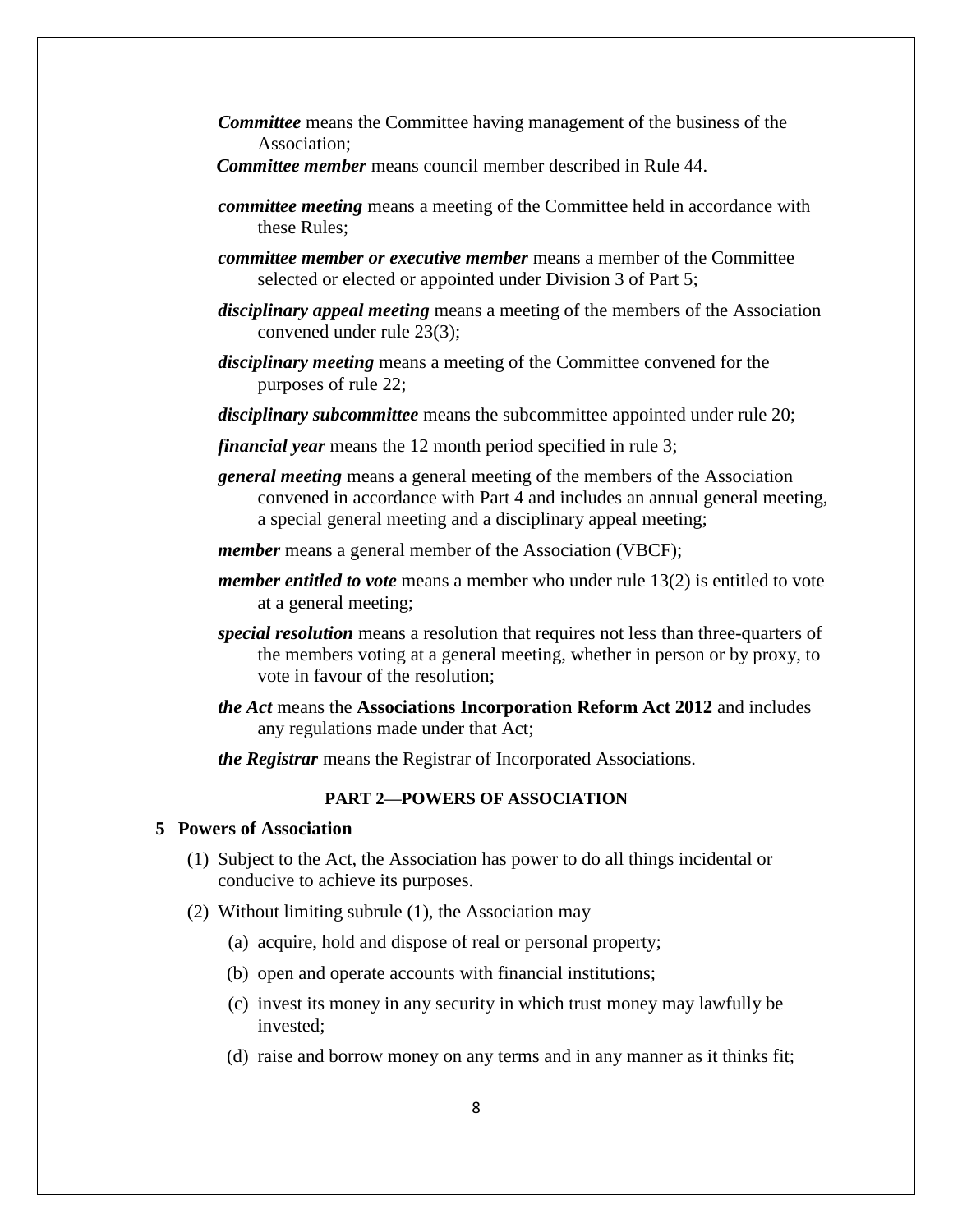- (e) secure the repayment of money raised or borrowed, or the payment of a debt or liability;
- (f) appoint agents to transact business on its behalf;
- (g) enter into any other contract it considers necessary or desirable.
- (3) The Association may only exercise its powers and use its income and assets (including any surplus) for its purposes.

#### **6 Not for profit organisation**

- (1) The Association must not distribute any surplus, income or assets directly or indirectly to its members.
- (2) Subrule (1) does not prevent the Association from paying a member—
	- (a) reimbursement for expenses properly incurred by the member; or
	- (b) for goods or services provided by the member—

if this is done in good faith on terms no more favourable than if the member was not a member.

- (3) If the fund and/or the organisation is wound up or its endorsement as a deductible gift recipient is revoked (whichever occurs first), any surplus of the following assets shall be transferred to another organisation to which income tax deductible gifts can be made:
	- Gifts of money or property for the principal purpose of the organisation

 - Contributions made in relation to an eligible fundraising event held for the principal purpose of the organisation and

- Money received by the organisation because of such gifts and contributions.

#### **PART 3—MEMBERS, DISCIPLINARY PROCEDURES AND GRIEVANCES**

#### **Division 1—Membership**

#### **7 Minimum number of members**

The Association must have at least 11 members.

#### **8 Who is eligible to be a general member?**

As a right, any person who has Bangladeshi ancestor or descendant/successor and who supports the purposes of the Association is eligible for membership.

#### **9 Application for voting right membership**

(1) To apply to become a member of the Association who will be entitled to vote, a person must submit a written application to the Office holders stating that the person—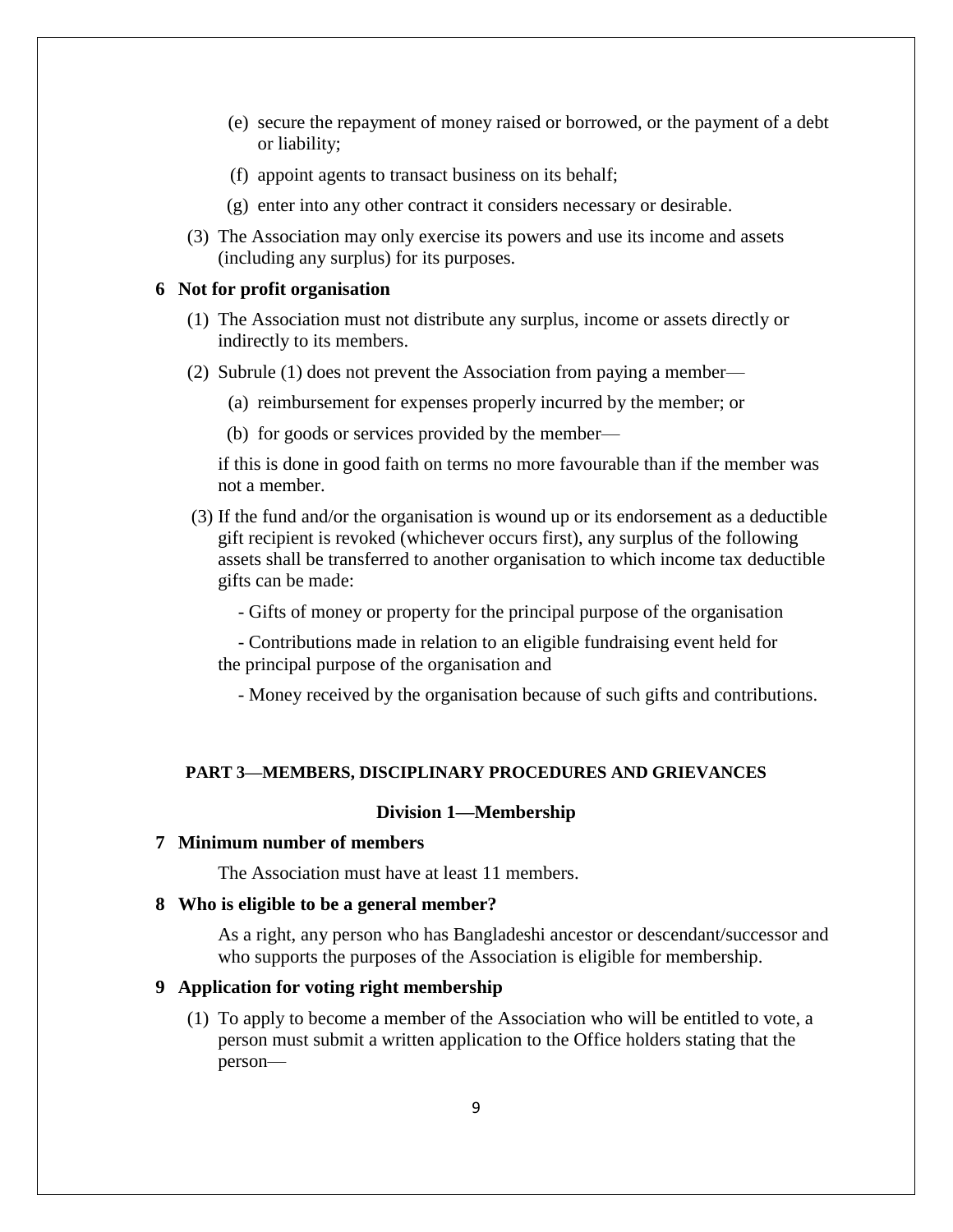- (a) wishes to become a member of the Association; and
- (b) supports the purposes of the Association; and
- (c) agrees to comply with these Rules.
- (2) The application—
	- (a) must be signed by the applicant; and
	- (b) may be accompanied by the joining fee.

(3) The parents of an enrolled student in WRBS have a voting right membership in VBCF council as long as their children are enrolled in the WRBS. Under the power of this constitution, all the parents of enrolled student are rolled over to the members of VBCF. Parents can be periodically invited to attend the monthly council meetings of VBCF.

## **10 Consideration of application**

- (1) As soon as practicable after an application for membership is received, the Committee must decide by resolution whether to accept or reject the application.
- (2) The Committee must notify the applicant in writing of its decision as soon as practicable after the decision is made.
- (3) If the Committee rejects the application, it must return any fee accompanying the application to the applicant.
- (4) No reason needs to be given for the rejection of an application.

# **11 New membership**

- (1) If an application for membership is approved by the Committee—
	- (a) the resolution to accept the membership must be recorded in the minutes of the committee meeting; and
	- (b) the Secretary must, as soon as practicable, enter the name and address of the new member, and the date of becoming a member, in the register of members.
- (2) A person becomes a member of the Association and, subject to rule 13(2), is entitled to exercise his or her rights of membership from the date, whichever is the later, on which—
	- (a) the Committee approves the person's membership; or
	- (b) the person pays the joining fee.

## **12 Annual subscription and fee on joining**

- (1) At each annual general meeting, the Association must determine—
	- (a) the amount of the annual subscription (if any) for the following financial year; and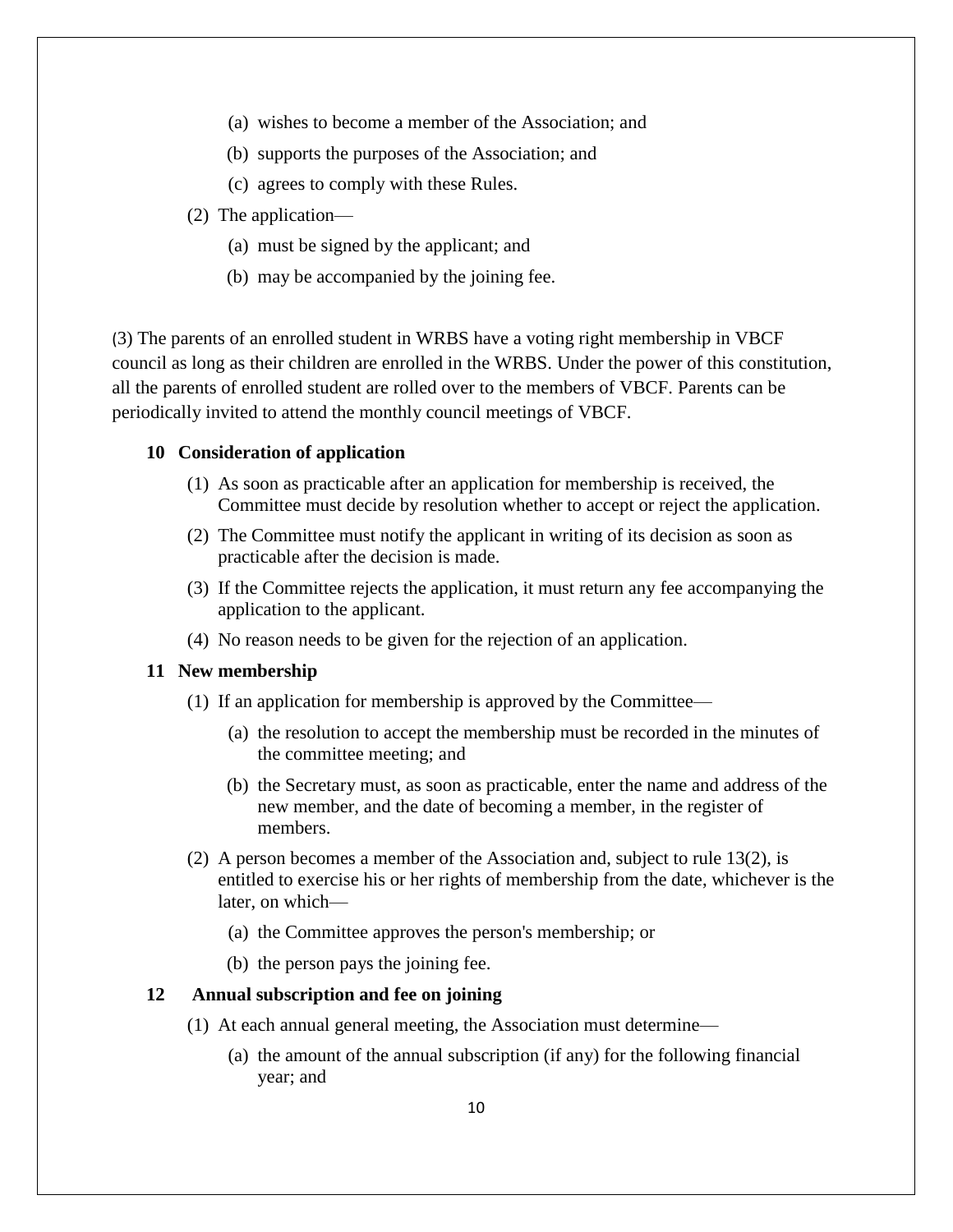- (b) the date for payment of the annual subscription.
- (2) The Association may determine that a lower annual subscription is payable by associate members.
- (3) The Association may determine that any new member who joins after the start of a financial year must, for that financial year, pay a fee equal to—
	- (a) the full annual subscription; or
	- (b) a pro rata annual subscription based on the remaining part of the financial year; or
	- (c) a fixed amount determined from time to time by the Association.
- (4) The rights of a member (including the right to vote) who has not paid the annual subscription by the due date are suspended until all arrears (subscription and other fees if any) is paid.

#### **13 General rights of voting members**

- (1) A member of the Association who is entitled to vote has the right—
	- (a) to receive notice of general meetings and of proposed special resolutions in the manner and time prescribed by these Rules; and
	- (b) to submit items of business for consideration at a general meeting; and
	- (c) to attend and be heard at general meetings; and
	- (d) to vote at a general meeting; and
	- (e) to have access to the minutes of general meetings and other documents of the Association as provided under rule 75; and
	- (f) to inspect the register of members.
- (2) A member is entitled to vote if—
	- (a) the member is a member of VBCF; and
	- (b) more than 10 business days have passed since he or she became a member of the Association; and
	- (c) the member's membership rights are not suspended for any reason subject to sub-rule 4 under rule 12.

#### **14 Associate members**

- (1) Associate members of the Association include—
	- (a) any members under the age of 15 years; and
	- (b) any other category of member as determined by special resolution at a general meeting.
- (2) An associate member must not vote but may have other rights as determined by the Committee or by resolution at a general meeting.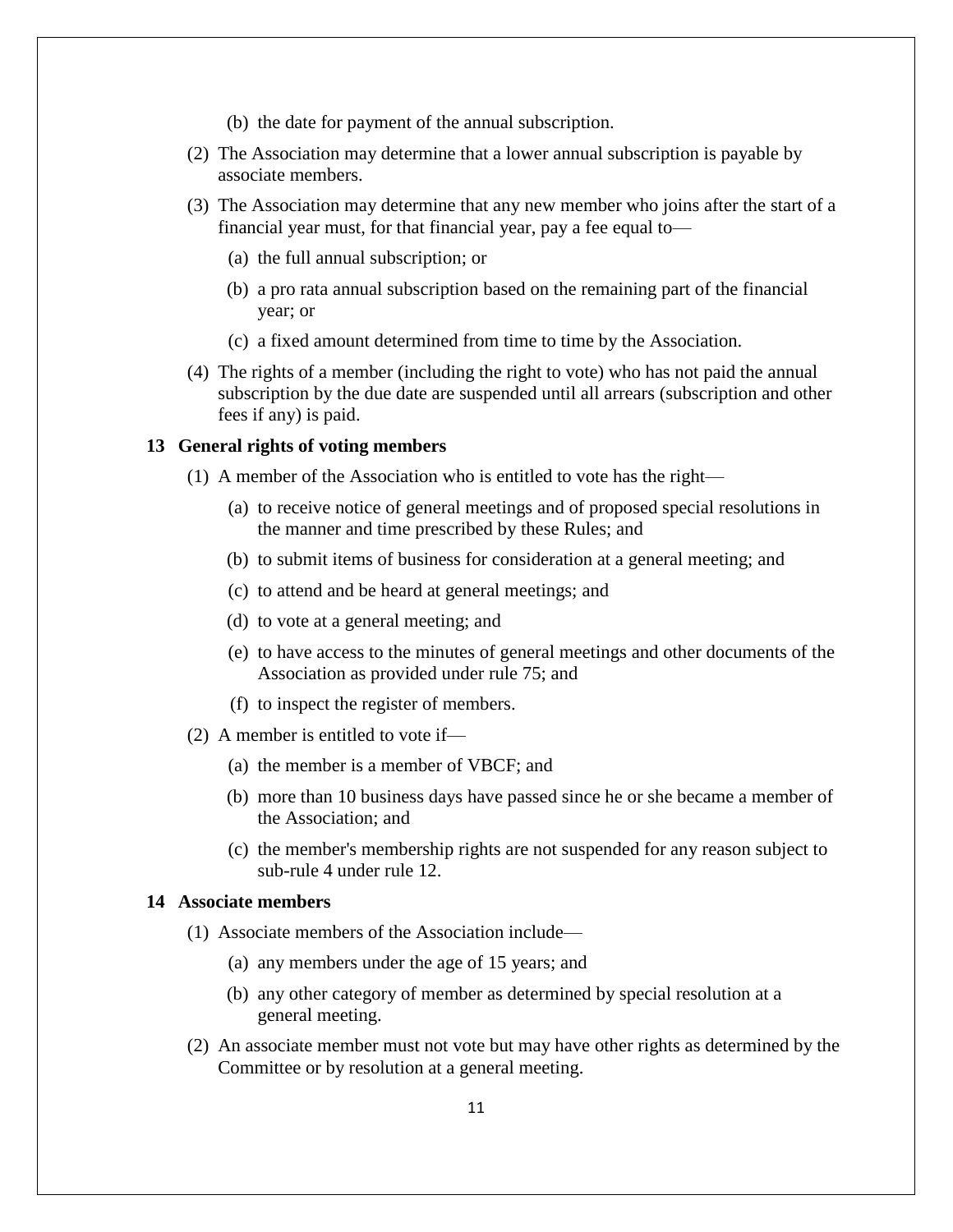#### **15 Rights not transferable**

The rights of a member are not transferable and end when membership ceases.

#### **16 Ceasing membership**

- (1) The membership of a person ceases on resignation, expulsion or death.
- (2) If a person ceases to be a member of the Association, the Secretary must, as soon as practicable, enter the date the person ceased to be a member in the register of members.

## **17 Resigning as a member**

- (1) A member may resign by notice in writing given to the Association.
- (2) A member is taken to have resigned if—
	- (a) the member's annual subscription is more than 12 months in arrears; or
	- (b) where no annual subscription is payable—
		- (i) the Secretary has made a written request to the member to confirm that he or she wishes to remain a member; and
		- (ii) the member has not, within 2 weeks after receiving that request, confirmed in writing that he or she wishes to remain a member.

#### **18 Register of members**

- (1) The Secretary must keep and maintain a register of members that includes—
	- (a) for each current member—
		- (i) the member's name;
		- (ii) the address for notice last given by the member;
		- (iii) the date of becoming a member;
		- (iv) if the member is an associate member, a note to that effect;
		- (v) any other information determined by the Committee; and
	- (b) for each former member, the date of ceasing to be a member.
- (2) Any member may, at a reasonable time and free of charge, inspect the register of members.

# **Division 2—Disciplinary action**

## **19 Grounds for taking disciplinary action**

The Association may take disciplinary action against a member in accordance with this Division if it is determined that the member—

- (a) has failed to comply with these Rules; or
- (b) refuses to support the purposes of the Association; or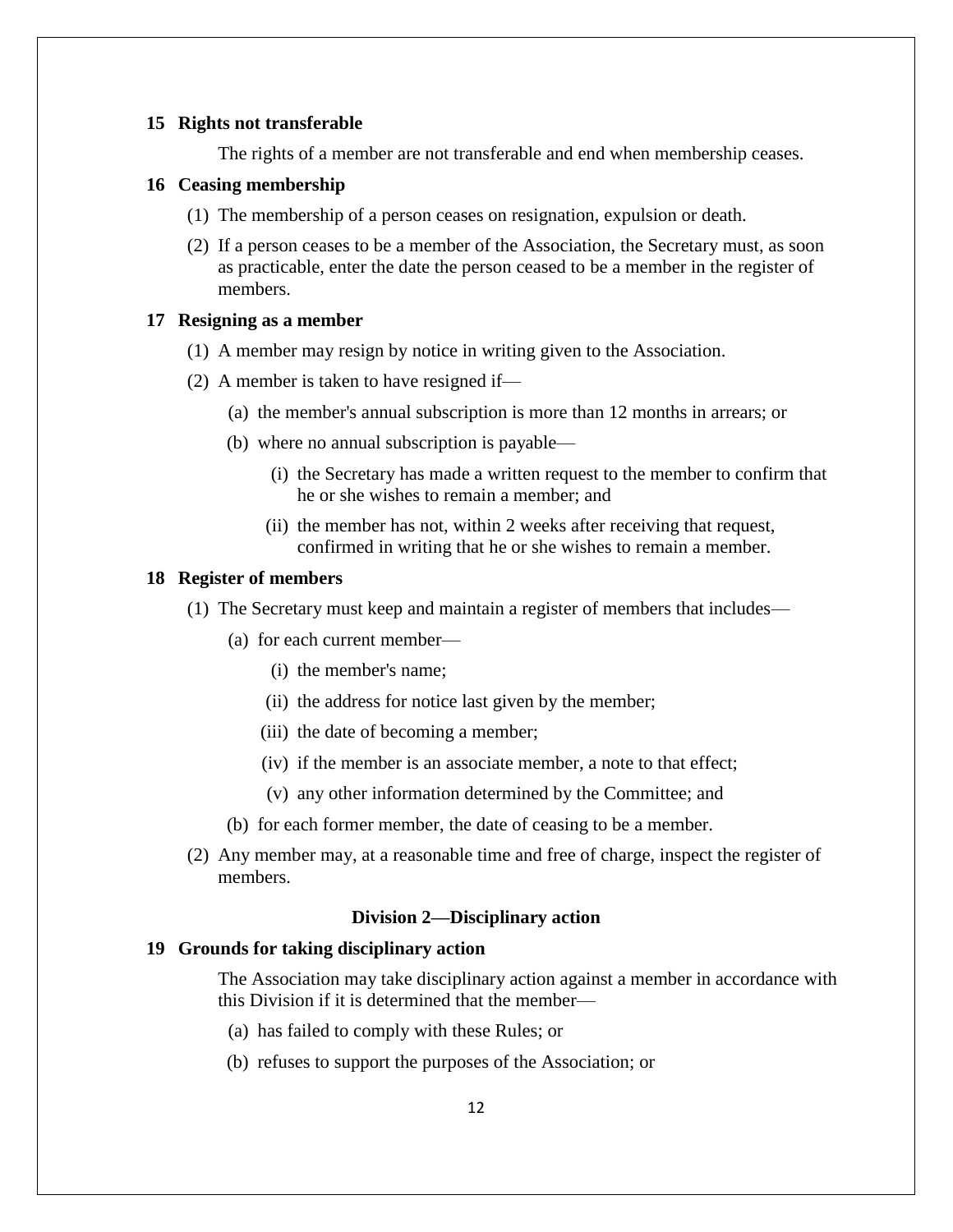- (c) has engaged in conduct prejudicial to the Association or
- (d) has engaged in conduct or activities in contrary to the purpose of the associations.

#### **20 Disciplinary subcommittee**

- (1) If the Committee is satisfied that there are sufficient grounds for taking disciplinary action against a member, the Committee must appoint a disciplinary subcommittee to hear the matter and determine what action, if any, to take against the member.
- (2) The members of the disciplinary subcommittee—
	- (a) The disciplinary subcommittee will be comprised of 5 members of which 2 members will be from the VBCF Committee and 3 from the Advisory Committee; but
	- (b) must not be biased against, or in favour of, the member concerned.

# **21 Notice to member**

- (1) Before disciplinary action is taken against a member, the Secretary must give written notice to the member—
	- (a) stating that the Association proposes to take disciplinary action against the member; and
	- (b) stating the grounds for the proposed disciplinary action; and
	- (c) specifying the date, place and time of the meeting at which the disciplinary subcommittee intends to consider the disciplinary action (the *disciplinary meeting*); and
	- (d) advising the member that he or she may do one or both of the following—
		- (i) attend the disciplinary meeting and address the disciplinary subcommittee at that meeting;
		- (ii) give a written statement to the disciplinary subcommittee at any time before the disciplinary meeting; and
	- (e) setting out the member's appeal rights under rule 23.
- (2) The notice must be given no earlier than 28 days, and no later than 14 days, before the disciplinary meeting is held.

## **22 Decision of subcommittee**

- (1) At the disciplinary meeting, the disciplinary subcommittee must—
	- (a) give the member an opportunity to be heard; and
	- (b) consider any written statement submitted by the member.
- (2) After complying with subrule (1), the disciplinary subcommittee may—
	- (a) take no further action against the member; or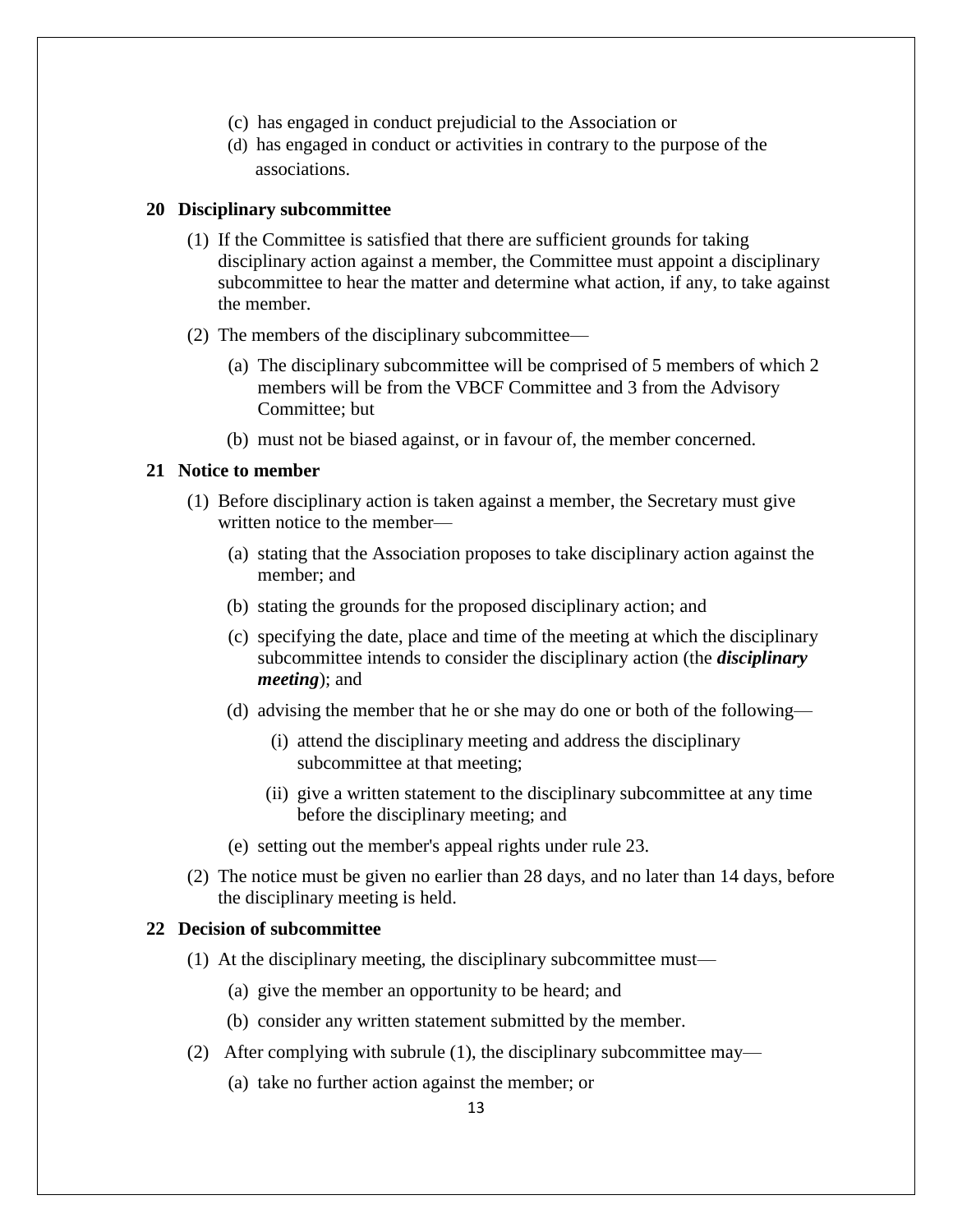- (b) subject to subrule (3)—
	- (i) reprimand the member; or
	- (ii) suspend the membership rights of the member for a specified period; or
	- (iii) expel the member from the Association.
- (3) The disciplinary subcommittee may fine the member.
- (4) The suspension of membership rights or the expulsion of a member by the disciplinary subcommittee under this rule takes effect immediately after the vote is passed.

# **23 Appeal rights**

- (1) A person whose membership rights have been suspended or who has been expelled from the Association under rule 22 may give notice to the effect that he or she wishes to appeal against the decision of the subcommittee.
- (2) The notice must be in writing and given—
	- (a) to the disciplinary subcommittee immediately after the decision to suspend or expel the person is taken; or
	- (b) to the Secretary not later than 7 days after the decision.
- (3) If a person has given notice under subrule (2), a disciplinary appeal meeting must be convened by the Committee as soon as practicable, but in any event not later than 21 days, after the notice is received.
- (4) Notice of the disciplinary appeal meeting must be given to each Committee member of the Association as soon as practicable and must—
	- (a) specify the date, time and place of the meeting; and
	- (b) state—
		- (i) the name of the person against whom the disciplinary action has been taken; and
		- (ii) the grounds for taking that action; and
		- (iii) that at the disciplinary appeal meeting the members present must vote on whether tthe decision to suspend or expel the person should be upheld or revoked.

## **24 Conduct of disciplinary appeal meeting**

- (1) At a disciplinary appeal meeting—
	- (a) no business other than the question of the appeal may be conducted; and
	- (b) the Committee must state the grounds for suspending or expelling the member and the reasons for taking that action; and
	- (c) the person whose membership has been suspended or who has been expelled must be given an opportunity to be heard.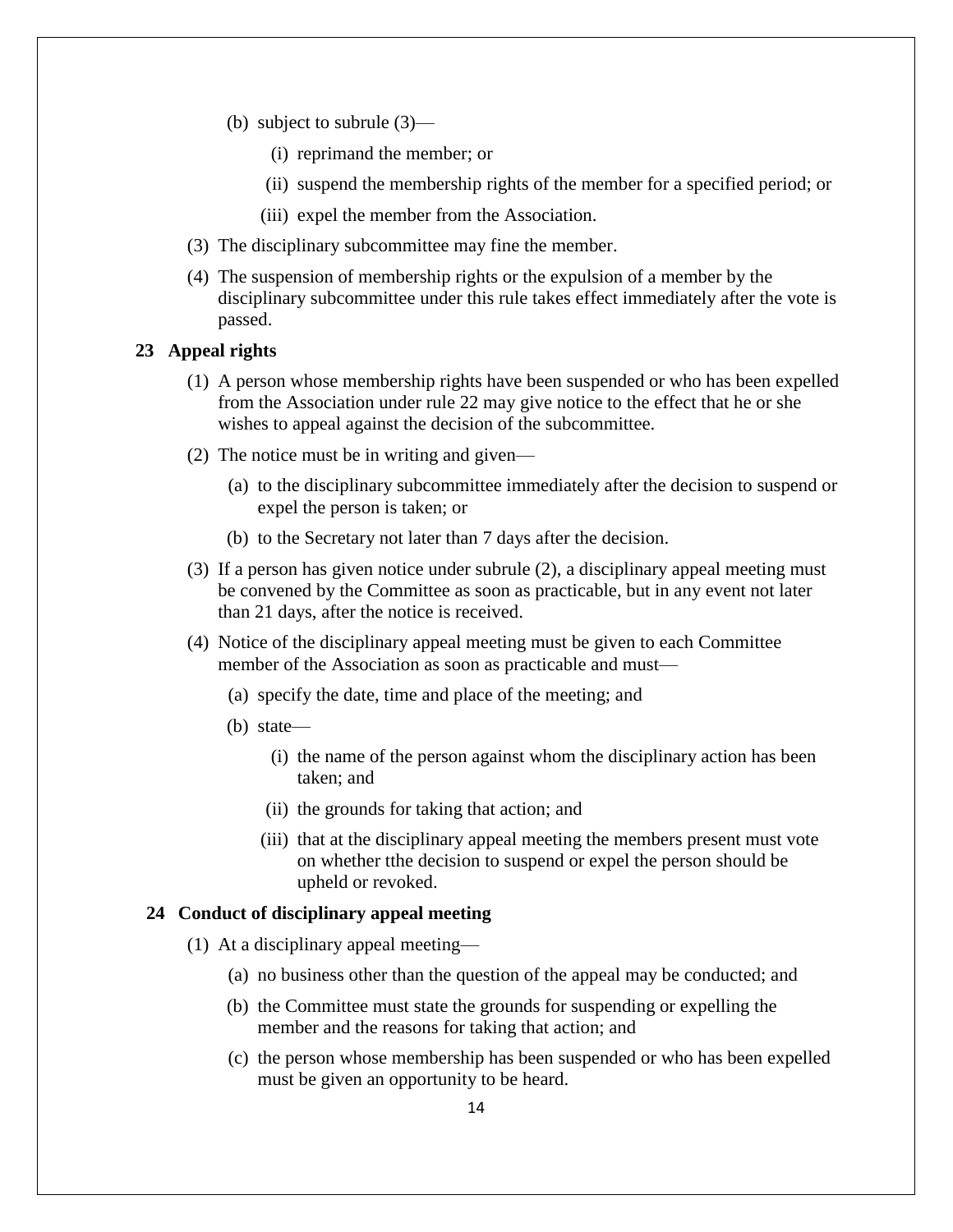- (2) After complying with subrule (1), the Committee members present at the meeting must vote by secret ballot on the question of whether the decision to suspend or expel the person should be upheld or revoked.
- (3) A member may not vote by proxy at the meeting.
- (4) The decision is upheld if not less than three quarters of the members voting at the meeting vote in favour of the decision.

#### **Division 3—Grievance procedure**

#### **25 Application**

- (1) The grievance procedure set out in this Division applies to disputes under these Rules between—
	- (a) a member and another member;
	- (b) a member and the Committee;
	- (c) a member and the Association.
- (2) A member must not initiate a grievance procedure in relation to a matter that is the subject of a disciplinary procedure until the disciplinary procedure has been completed.

#### **26 Parties must attempt to resolve the dispute**

The parties to a dispute must attempt to resolve the dispute between themselves within 14 days of the dispute coming to the attention of each party.

## **27 Appointment of mediator**

- (1) If the parties to a dispute are unable to resolve the dispute between themselves within the time required by rule 26, the parties must within 10 days—
	- (a) notify the Committee of the dispute; and
	- (b) agree to or request the appointment of a mediator; and
	- (c) attempt in good faith to settle the dispute by mediation.
- (2) The mediator must be—
	- (a) a person chosen by agreement between the parties; or
	- (b) in the absence of agreement—
		- (i) if the dispute is between a member and another member—a person appointed by the Committee; or
		- (ii) if the dispute is between a member and the Committee or the Association—a person appointed or employed by the Dispute Settlement Centre of Victoria.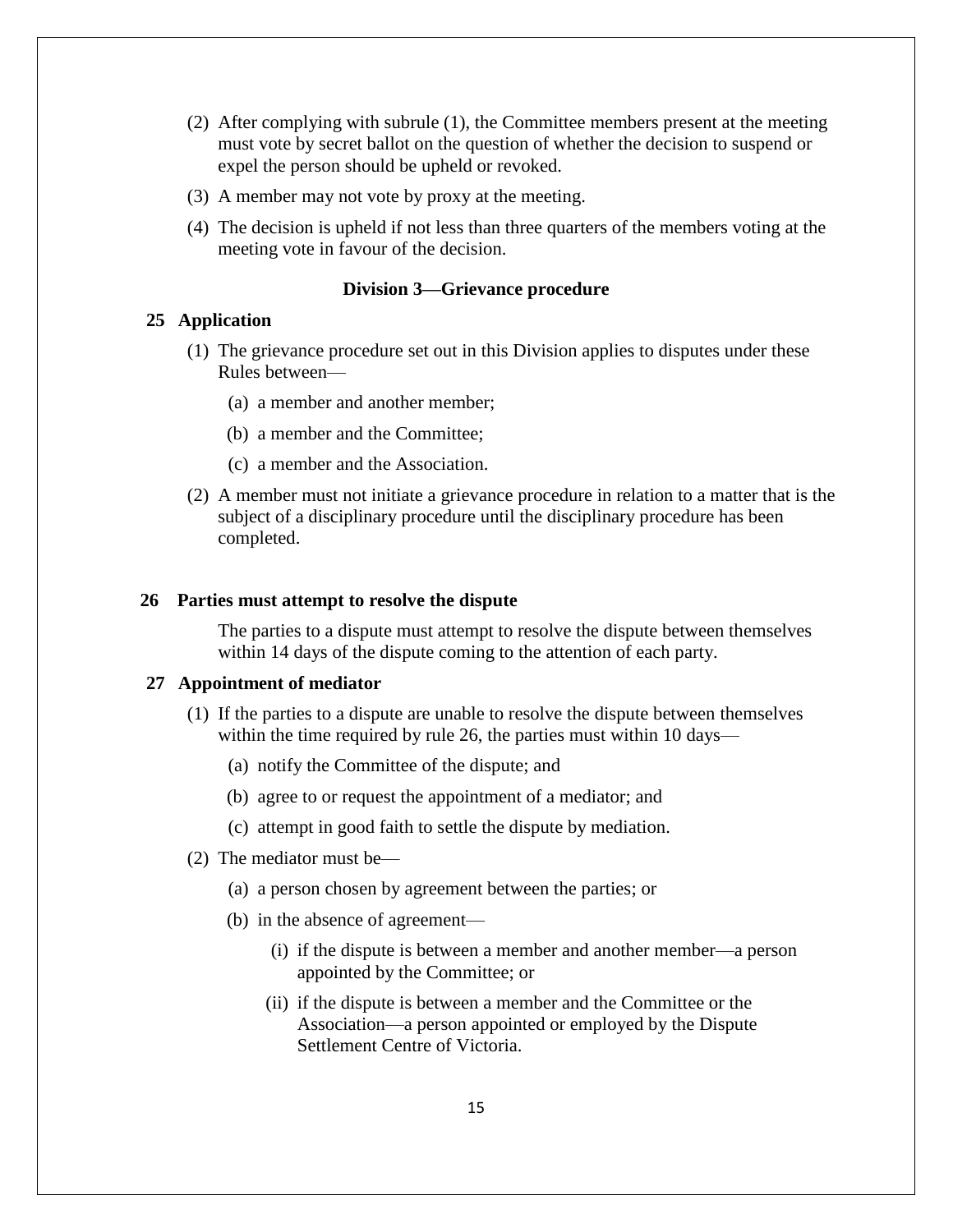- (3) A mediator appointed by the Committee may be a member or former member of the Association but in any case must not be a person who—
	- (a) has a personal interest in the dispute; or
	- (b) is biased in favour of or against any party.

#### **28 Mediation process**

- (1) The mediator to the dispute, in conducting the mediation, must—
	- (a) give each party every opportunity to be heard; and
	- (b) allow due consideration by all parties of any written statement submitted by any party; and
	- (c) ensure that natural justice is accorded to the parties throughout the mediation process.
- (2) The mediator must not determine the dispute.

## **29 Failure to resolve dispute by mediation**

If the mediation process does not resolve the dispute, the parties may seek to resolve the dispute in accordance with the Act or otherwise at law.

## **PART 4—GENERAL MEETINGS OF THE ASSOCIATION**

#### **30 Annual general meetings**

- (1) The Committee must convene an annual general meeting of the Association to be held within 5 months after the end of each financial year.
- (2) Despite subrule (1), the Association may hold its first annual general meeting at any time within 18 months after its incorporation.
- (3) The Committee may determine the date, time and place of the annual general meeting.
- (4) The ordinary business of the annual general meeting is as follows—
	- (a) to confirm the minutes of the previous annual general meeting and of any special general meeting held since then;
	- (b) to receive and consider—
		- (i) the annual report of the Committee on the activities of the Association during the preceding financial year; and
		- (ii) the financial statements of the Association for the preceding financial year submitted by the Committee in accordance with Part 7 of the Act;
	- (c) to elect or select the members of the Committee;
	- (d) to confirm or vary the amounts (if any) of the annual subscription and joining fee.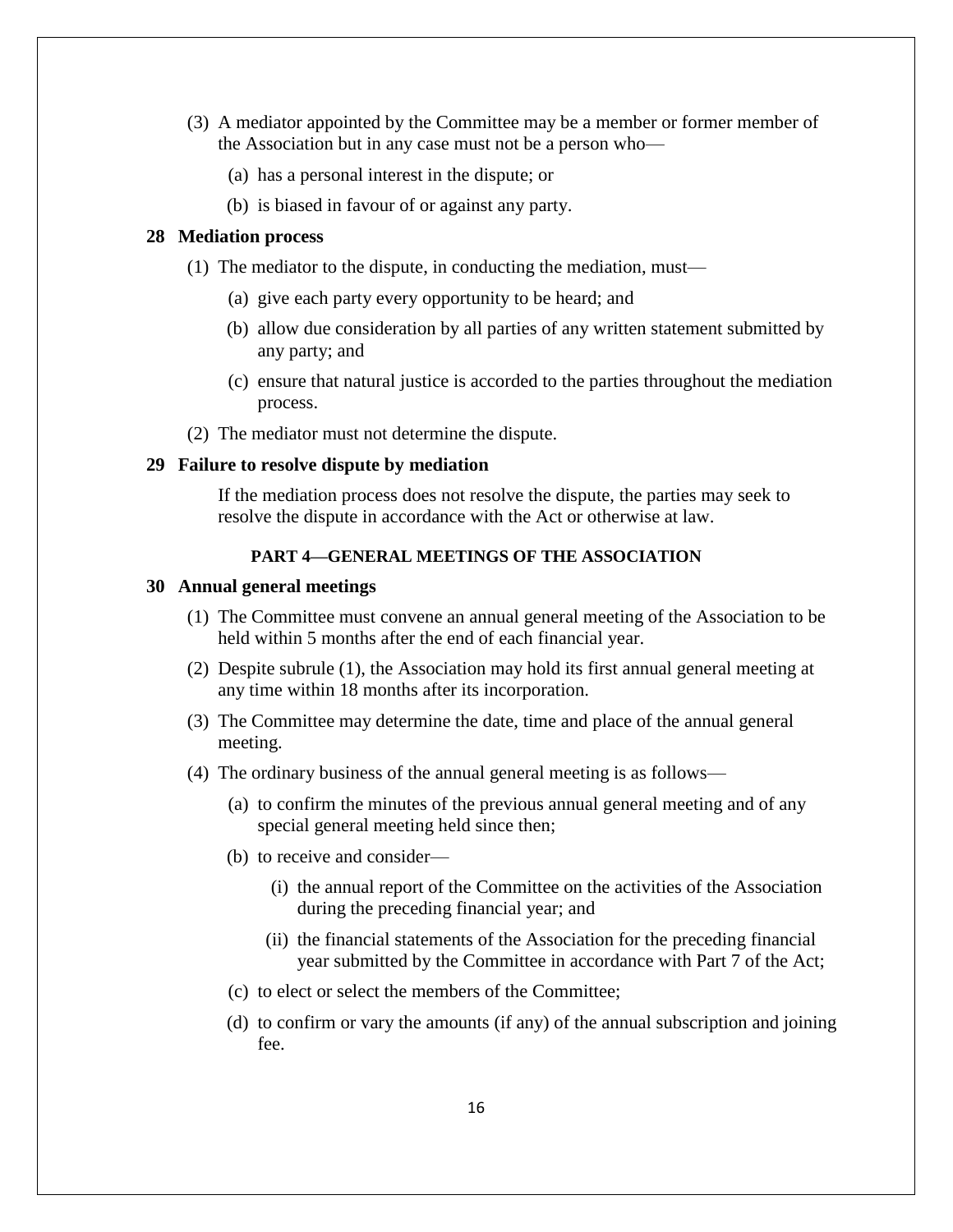(5) The annual general meeting may also conduct any other business of which notice has been given in accordance with these Rules.

## **31 Special general meetings**

- (1) Any general meeting of the Association, other than an annual general meeting or a disciplinary appeal meeting, is a special general meeting.
- (2) The Committee may convene a special general meeting whenever it thinks fit.
- (3) No business other than that set out in the notice under rule 33 may be conducted at the meeting.

**Note**

General business may be considered at the meeting if it is included as an item for consideration in the notice under rule 33 and the majority of members at the meeting agree.

## **32 Special general meeting held at request of members**

- (1) The Committee must convene a special general meeting if a request to do so is made in accordance with subrule (2) by at least 10% of the total number of members.
- (2) A request for a special general meeting must—
	- (a) be in writing; and
	- (b) state the business to be considered at the meeting and any resolutions to be proposed; and
	- (c) include the names and signatures of the members requesting the meeting; and
	- (d) be given to the Secretary.
- (3) If the Committee does not convene a special general meeting within one month after the date on which the request is made, the members making the request (or any of them) may convene the special general meeting.
- (4) A special general meeting convened by members under subrule (3)—
	- (a) must be held within 3 months after the date on which the original request was made; and
	- (b) may only consider the business stated in that request.
- (5) The Association must reimburse all reasonable expenses incurred by the members convening a special general meeting under subrule (3).

### **33 Notice of general meetings**

(1) The Secretary (or, in the case of a special general meeting convened under rule 32(3), the members convening the meeting) must give to each member of the Association—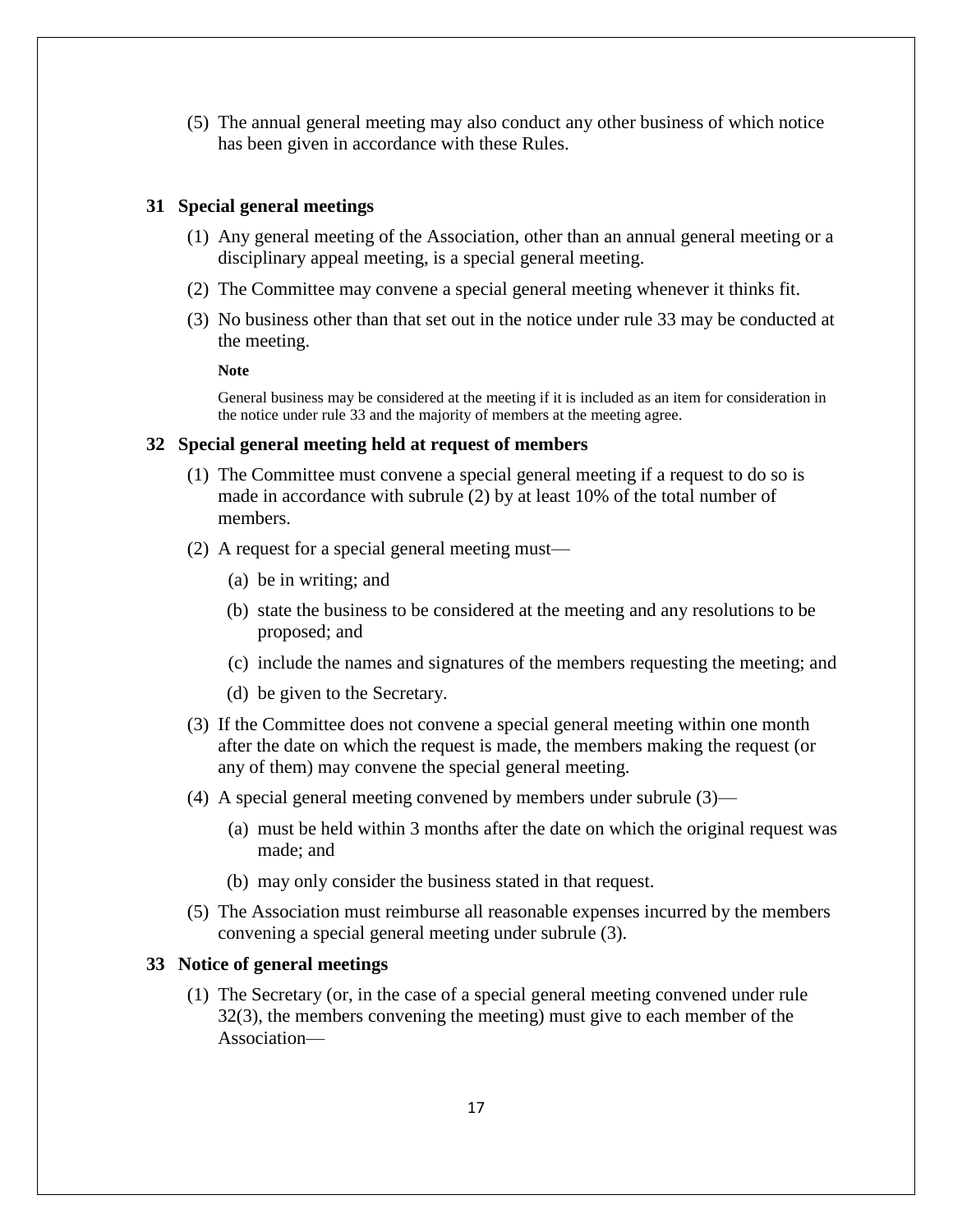- (a) at least 21 days' notice of a general meeting if a special resolution is to be proposed at the meeting; or
- (b) at least 14 days' notice of a general meeting in any other case.
- (2) The notice must—
	- (a) specify the date, time and place of the meeting; and
	- (b) indicate the general nature of each item of business to be considered at the meeting; and
	- (c) if a special resolution is to be proposed—
		- (i) state in full the proposed resolution; and
		- (ii) state the intention to propose the resolution as a special resolution; and
- (3) This rule does not apply to a disciplinary appeal meeting.

#### **34 Proxies**

(1) A member is not entitled to appoint another member as his or her proxy to vote and speak on his or her behalf at a general meeting.

#### **35 Use of technology**

- (1) A member not physically present at a general meeting may be permitted to participate in the meeting by the use of technology that allows that member and the members present at the meeting to clearly and simultaneously communicate with each other.
- (2) For the purposes of this Part, a member participating in a general meeting as permitted under subrule (1) is taken to be present at the meeting and, if the member votes at the meeting, is taken to have voted in person.

#### **36 Quorum at general meetings**

- (1) No business may be conducted at a general meeting unless a quorum of members is present.
- (2) The quorum for a general meeting is the presence (physically, or as allowed under rule 35) of 10% of the members entitled to vote.
- (3) If a quorum is not present within 30 minutes after the notified commencement time of a general meeting—
	- (a) in the case of a meeting convened by, or at the request of, members under rule 32—the meeting must be dissolved;
	- (b) in any other case—
		- (i) the meeting must be adjourned to a date not more than 21 days after the adjournment; and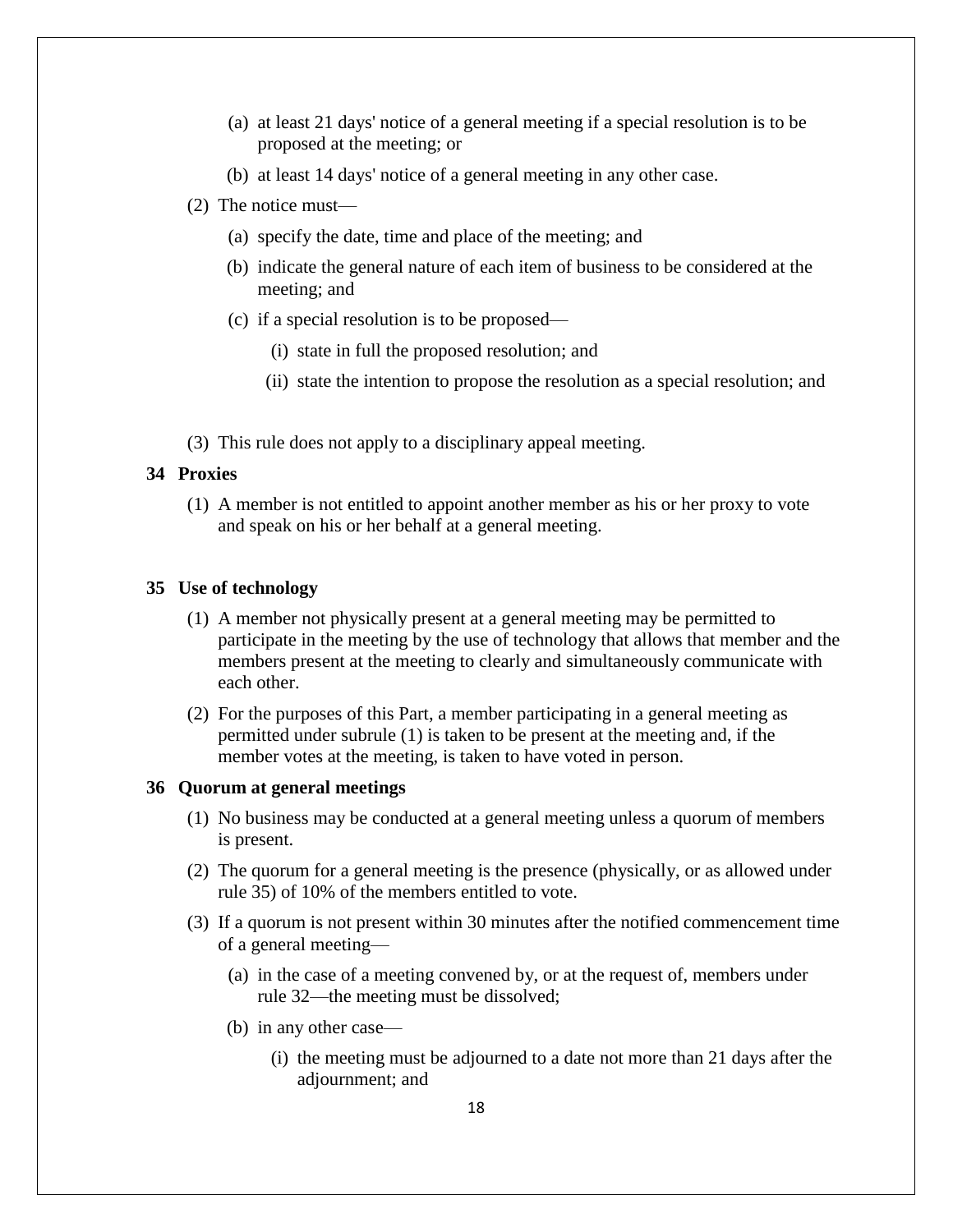- (ii) notice of the date, time and place to which the meeting is adjourned must be given at the meeting and confirmed by written notice given to all members as soon as practicable after the meeting.
- (4) If a quorum is not present within 30 minutes after the time to which a general meeting has been adjourned under subrule (3)(b), the members present at the meeting (if not fewer than 3) may proceed with the business of the meeting as if a quorum were present.

# **37 Adjournment of general meeting**

- (1) The Chairperson of a general meeting at which a quorum is present may, with the consent of a majority of members present at the meeting, adjourn the meeting to another time at the same place or at another place.
- (2) Without limiting subrule (1), a meeting may be adjourned—
	- (a) if there is insufficient time to deal with the business at hand; or
	- (b) to give the members more time to consider an item of business.
- (3) No business may be conducted on the resumption of an adjourned meeting other than the business that remained unfinished when the meeting was adjourned.
- (4) Notice of the adjournment of a meeting under this rule is not required unless the meeting is adjourned for 14 days or more, in which case notice of the meeting must be given in accordance with rule 33.

## **38 Voting at general meeting**

- (1) On any question arising at a general meeting—
	- (a) subject to subrule (3), each member who is entitled to vote has one vote; and
	- (b) members may vote personally and
	- (c) except in the case of a special resolution, the question must be decided on a majority of votes.
- (2) If votes are divided equally on a question, the Chairperson of the meeting has a second or casting vote.
- (3) If the question is whether or not to confirm the minutes of a previous meeting, only members who were present at that meeting may vote.
- (4) This rule does not apply to a vote at a disciplinary appeal meeting conducted under rule 24.

#### **39 Special resolutions**

A special resolution is passed if not less than three quarters of the members voting at a general meeting vote in favour of the resolution.

## **40 Determining whether resolution carried**

(1) Subject to subsection (2), the Chairperson of a general meeting may, on the basis of a show of hands, declare that a resolution has been—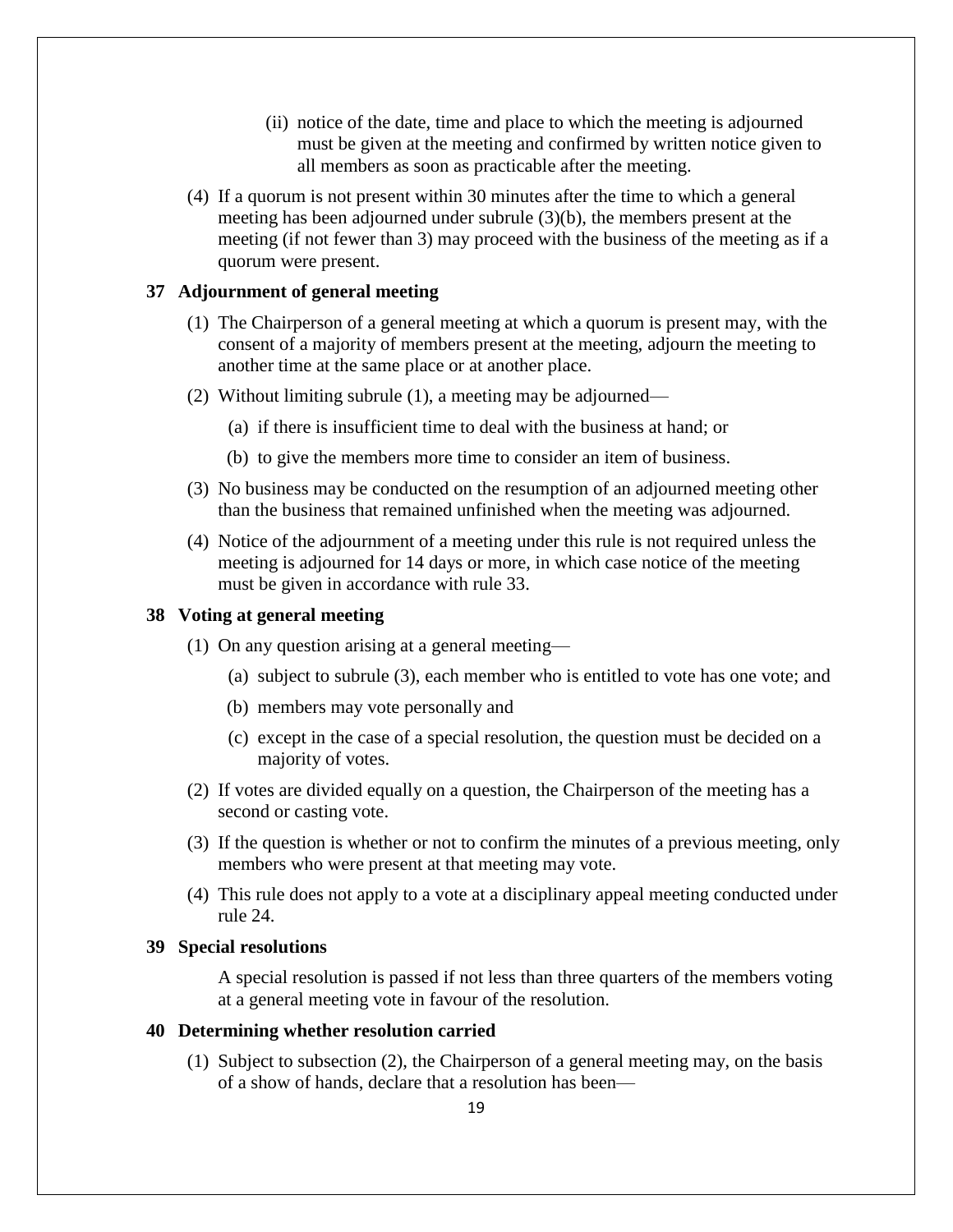- (a) carried; or
- (b) carried unanimously; or
- (c) carried by a particular majority; or
- (d) lost—

and an entry to that effect in the minutes of the meeting is conclusive proof of that fact.

- (2) If a poll (where votes are cast in writing) is demanded by three or more members on any question—
	- (a) the poll must be taken at the meeting in the manner determined by the Chairperson of the meeting; and
	- (b) the Chairperson must declare the result of the resolution on the basis of the poll.
- (3) A poll demanded on the election of the Chairperson or on a question of an adjournment must be taken immediately.
- (4) A poll demanded on any other question must be taken before the close of the meeting at a time determined by the Chairperson.

#### **41 Minutes of general meeting**

- (1) The Committee must ensure that minutes are taken and kept of each general meeting.
- (2) The minutes must record the business considered at the meeting, any resolution on which a vote is taken and the result of the vote.
- (3) In addition, the minutes of each annual general meeting must include—
	- (a) the names of the members attending the meeting; and
	- (b) the financial statements submitted to the members in accordance with rule  $30(4)(b)(ii)$ ; and
	- (c) the certificate signed by two committee members certifying that the financial statements give a true and fair view of the financial position and performance of the Association; and
	- (d) any audited accounts and auditor's report or report of a review accompanying the financial statements that are required under the Act.

## **42 Inclusion of Auditors**

- There will be 2 Auditors, selected during each (for one term/2 years or for one year) turnaround of VBCF Committee.
- They will be selected from VBCF members and based on the EOIs.
- Preference will be given to the persons having accounting or finance background.
- The VBCF Committee will propose no more than 5 names to the Advisory Committee and the Advisory Committee will select 2 from proposed 5 names.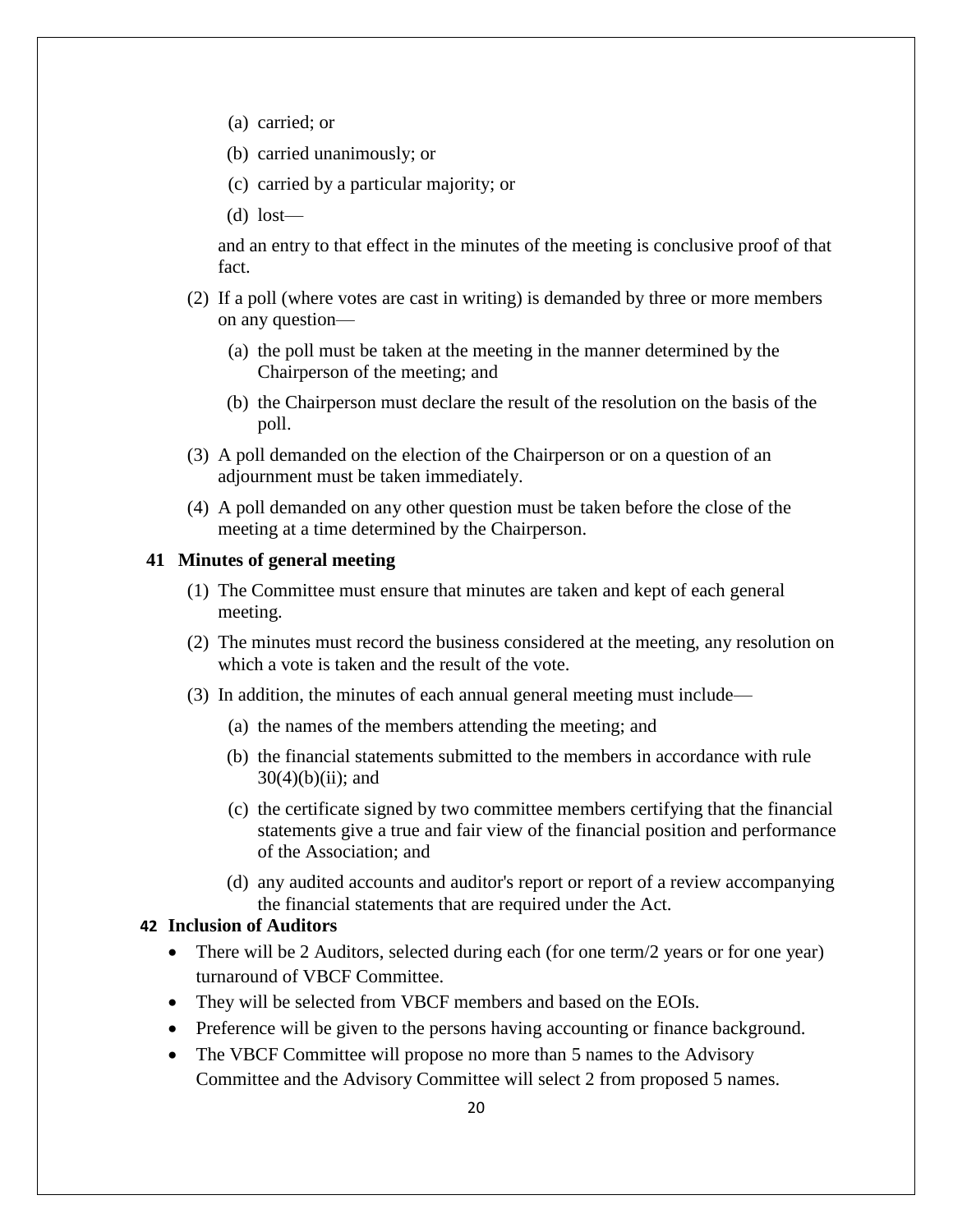Their primary responsibilities are to do periodical (maximum twice in a year) internal audit of accounts and update the VBCF Committee.

## **PART 5—COMMITTEE**

# **Division 1—Powers of Committee**

#### **42 Role and powers**

- (1) The business of the Association must be managed by or under the direction of VBCF Committee.
- (2) The Committee may exercise all the powers of the Association except those powers that these Rules or the Act require to be exercised by general meetings of the members of the Association.
- (3) The Committee may—
	- (a) appoint and remove staff;
	- (b) establish subcommittees consisting of members with terms of reference it considers appropriate.

 (4) The VBCF council shall prepare required policies for the sub-organs of the VBCF to run these sub-organs.

## **43 Delegation**

- (1) The Committee may delegate to a member of the Committee, a subcommittee or staff, any of its powers and functions other than—
	- (a) this power of delegation; or
	- (b) a duty imposed on the Committee by the Act or any other law.
- (2) The delegation must be in writing and may be subject to the conditions and limitations the Committee considers appropriate.
- (3) The Committee may, in writing, revoke a delegation wholly or in part.

## **Division 2—Composition of Committee and duties of members**

## **44 Composition of Office holders**

VBCF Committee will comprise of three category members:

- a) Core Committee Members: ('officeholders' will be replaced) (to be effective from 2017)
	- 1. President
	- 2. Vice President-1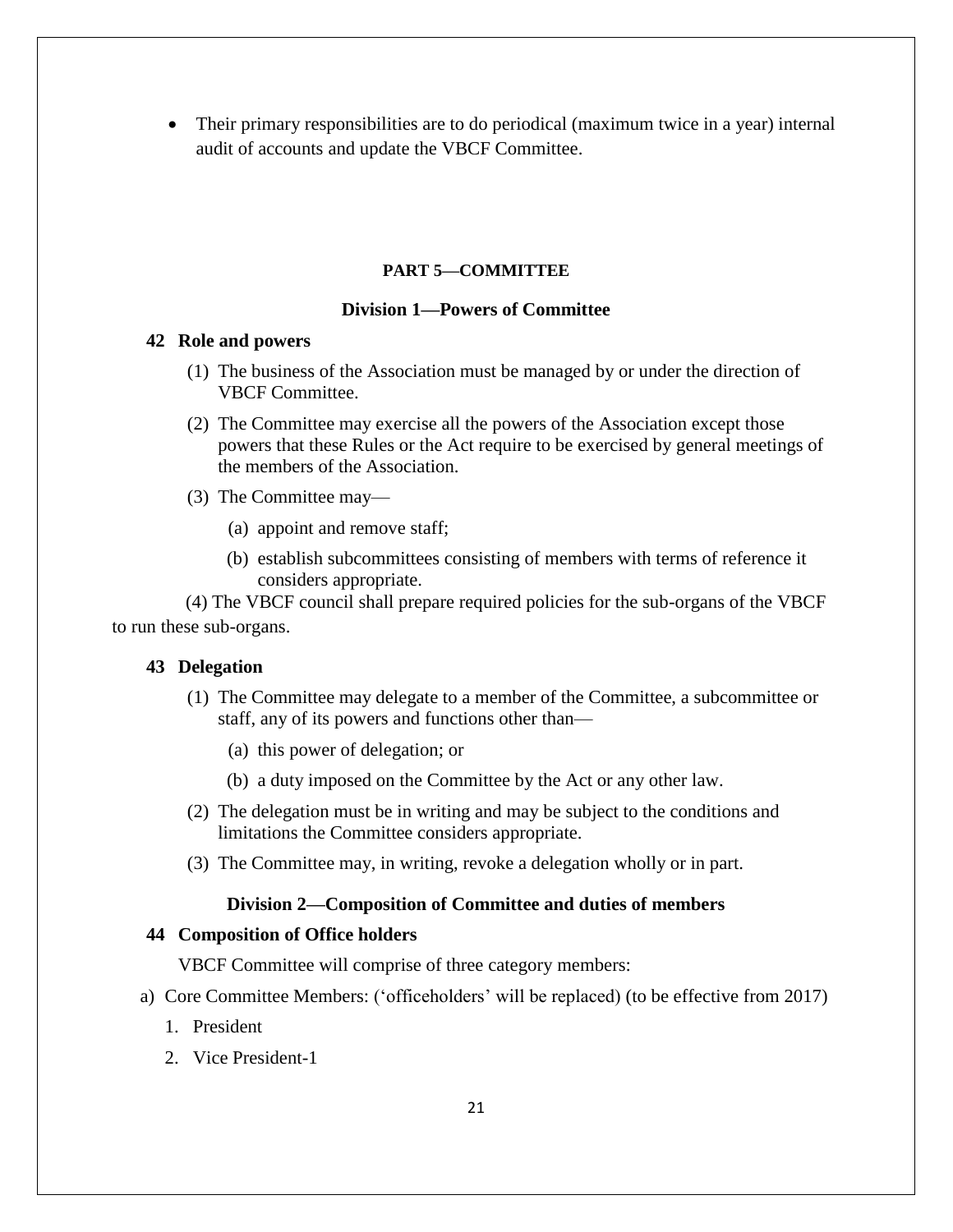- 3. Vice President-2
- 4. General Secretary
- 5. Treasurer
- 6. Joint Secretary
- 7. Communication Secretary
- 8. Cultural Secretary (VBCS-Probashdhoni Coordinator)
- 9. Sports Secretary (VBSC Coordinator)
- 10. Event Management Secretary

#### (b)Coordinators: (to be effective from 2017)

- 1. WRBS Coordinator: Principal + Curriculum Coordinator
- 2. WRIC Coordinator
- 3. VBML Coordinator
- 4. Coordinator of any other sub organ, which is created by VBCF

(c) Executive members: (to be effective from 2018)

- There will be no more than 2 Executive Members.
- During the turnaround of the President of the current VBCF council to the Executive member-1 position, the then immediate past President will take the position of Executive member-2. The previous no 2 position holder will be listed as the Advisory Committee member-1 position.
- Last two former/ex-Presidents will be the Executive Members by default. If any former or ex-President are unable to continue or refuse to continue to be in Executive Member or otherwise unavailable, the immediate 3rd ex-President will be included as the Executive Member.

## (d) Advisory committee: (to be effective from 2018)

- Advisory Committee will comprise of no more than 5 members of which 2 members will be Ex-Presidents/Founders/Ex-Principals/Ex-Coordinators. The remaining 3 positions will be selected by the VBCF Committee from well-known and prominent community members.
- Depending on the interest, the former/ex-Presidents and the Executive members will be considered as those two members of the Advisory Committee.
- The responsibilities of Advisory Committee are mainly to support the VBCF Council when required. However, VBCF Committee reserves the right to accept/modify/decline the suggestion from the Advisory Committee except for the selection of auditors.
- Any member of the Advisory Committee will not be able to nominate themselves to become a VBCF Committee Member.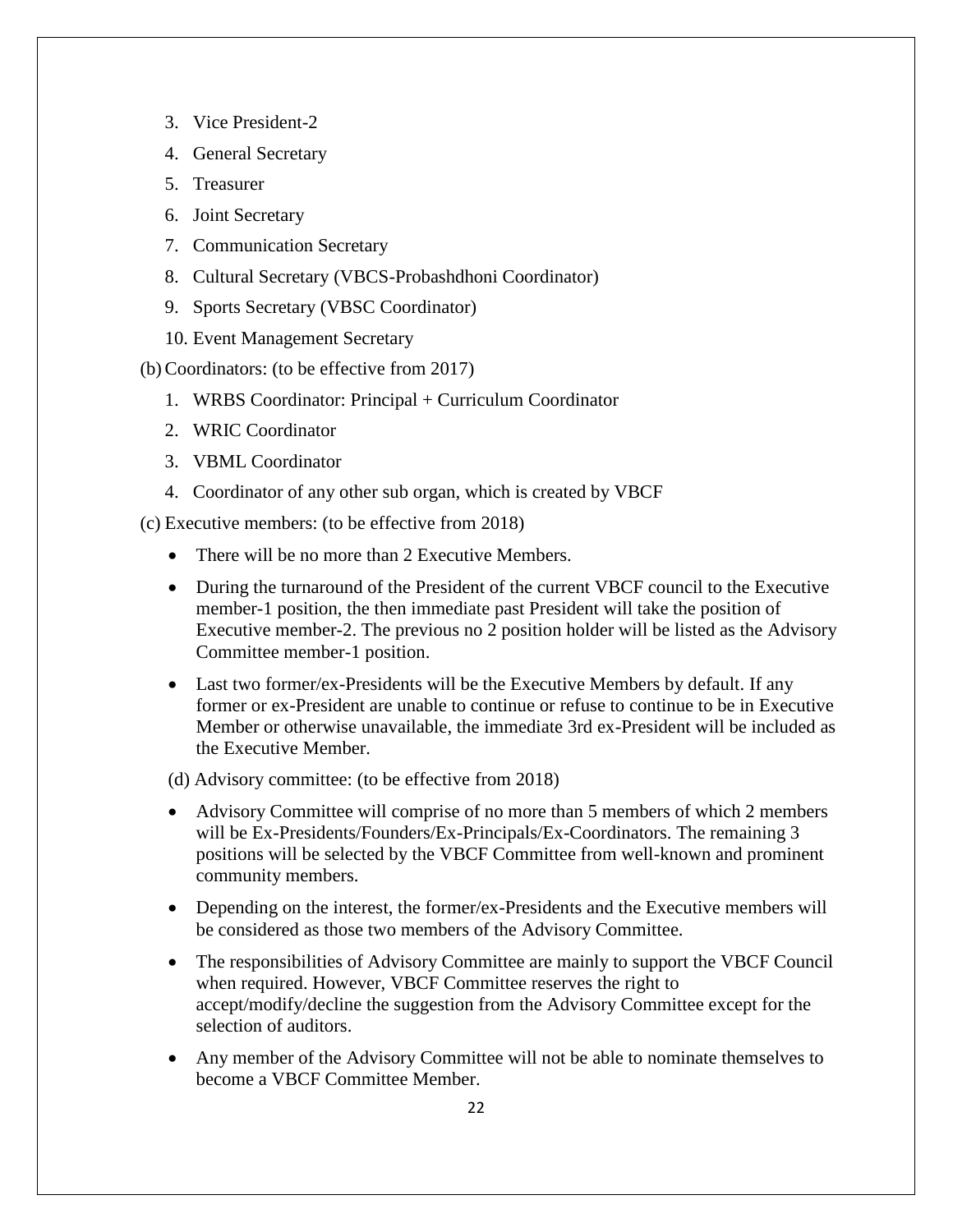#### **45 General Duties**

- (1) As soon as practicable after being elected or appointed to the Committee, each committee member must become familiar with these Rules and the Act.
- (2) The Committee is collectively responsible for ensuring that the Association complies with the Act and that individual members of the Committee comply with these Rules.
- (3) Committee members must exercise their powers and discharge their duties with reasonable care and diligence.
- (4) Committee members must exercise their powers and discharge their duties—
	- (a) in good faith in the best interests of the Association; and
	- (b) for a proper purpose.
- (5) Committee members and former committee members must not make improper use of—
	- (a) their position; or
	- (b) information acquired by virtue of holding their position—

so as to gain an advantage for themselves or any other person or to cause detriment to the Association.

- (6) In addition to any duties imposed by these Rules, a committee member must perform any other duties imposed from time to time by resolution at a general meeting.
	- (3) The Office holders of VBCF, the principal and curriculum coordinator of WRBS will be member in the executive committee of WRBS. The VBCF council may choose more members in the committee of WRBS (sub-committee VBCF) if it requires.

#### **46 President and Vice-President**

- (1) Subject to subrule (2), the President or, in the President's absence, the Vice-President is the Chairperson for any general meetings and for any committee meetings.
- (2) If the President and the Vice-President are both absent, or are unable to preside, the Chairperson of the meeting must be—
	- (a) in the case of a general meeting—a member elected by the other members present; or
	- (b) in the case of a committee meeting—a committee member elected by the other committee members present.

#### **47 Secretary**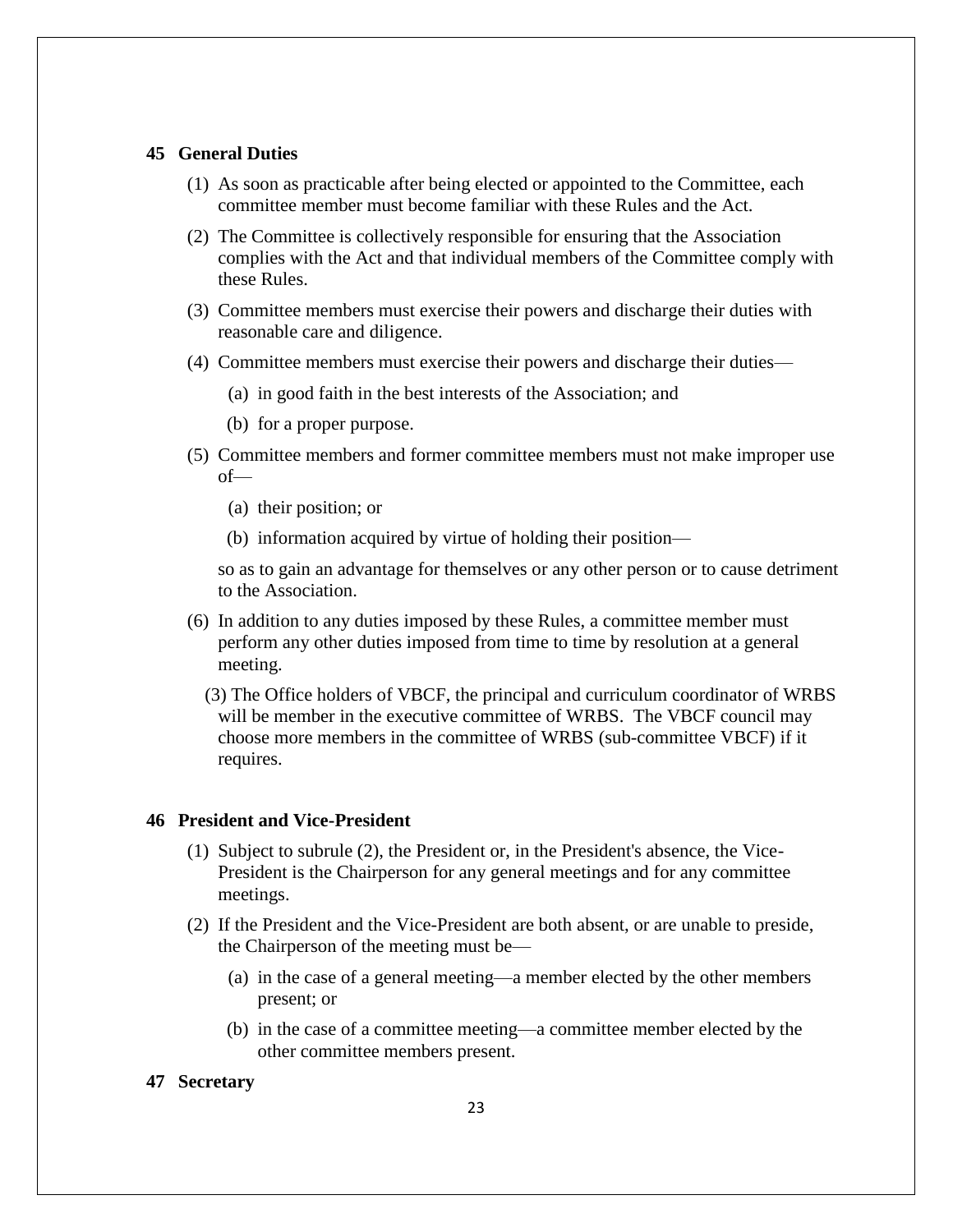- (1) The Secretary must perform any duty or function required under the Act to be performed by the secretary of an incorporated association.
- (2) The Secretary must—
	- (a) maintain the register of members in accordance with rule 18; and
	- (b) keep custody of the common seal (if any) of the Association and, except for the financial records referred to in rule 70(3), all books, documents and securities of the Association in accordance with rules 72 and 75; and
	- (c) subject to the Act and these Rules, provide members with access to the register of members, the minutes of general meetings and other books and documents; and
	- (d) perform any other duty or function imposed on the Secretary by these Rules.
- (3) The Secretary must give to the Registrar notice of his or her appointment within 14 days after the appointment.

#### **48 Treasurer**

- (1) The Treasurer must—
	- (a) receive all moneys paid to or received by the Association and issue receipts for those moneys in the name of the Association; and
	- (b) ensure that all moneys received are paid into the account of the Association within 5 working days after receipt; and
	- (c) make any payments authorised by the Committee or by a general meeting of the Association from the Association's funds; and
	- (d) ensure cheques are signed by at least 2 committee members.
- (2) The Treasurer must—
	- (a) ensure that the financial records of the Association are kept in accordance with the Act; and
	- (b) coordinate the preparation of the financial statements of the Association and their certification by the Committee prior to their submission to the annual general meeting of the Association.
- (3) The Treasurer must ensure that at least one other committee member has access to the accounts and financial records of the Association.

# **Division 3—Election of Committee members and tenure of office**

#### **49 Who is eligible to be a Committee member**

(1) A member is eligible to be elected or appointed as a committee member if the member—

- (a) is 18 years or over, and
- (b) is entitled to vote at a general meeting, and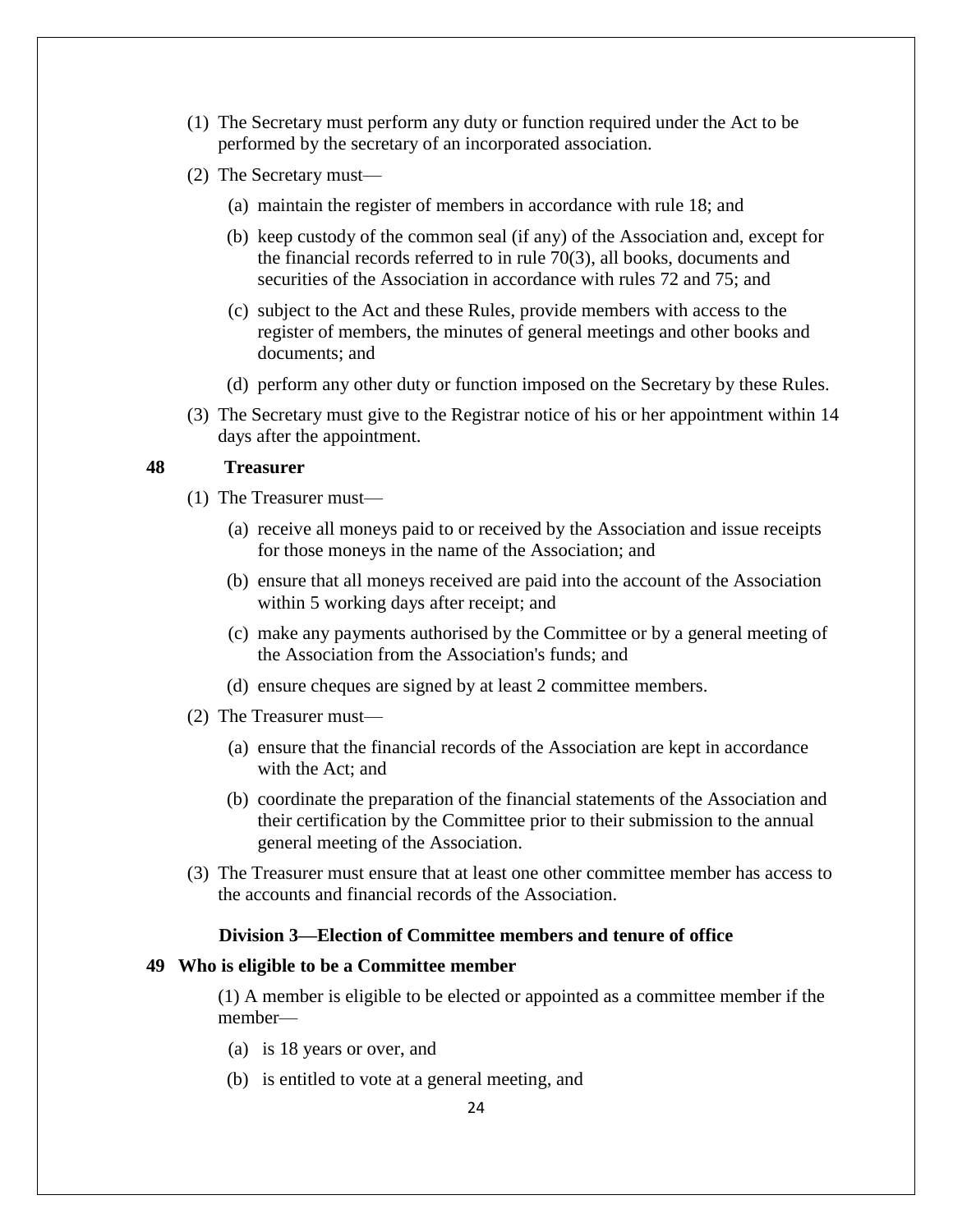- (c) is not holding any "executive" position either in any Bangladeshi political party or any local branch of Bangladeshi political organization in Australia (whether it is incorporated or not), and
- (d) is not relative (relative means a member who is in same family) of any existing committee members, and
- (e) is not an "executive" member of another similar types of organisation whose objects are considerably similar according to their activities and services, and
- (f) not involved in any illegal activities, bankrupt; or not guilt or convicted in any civil or criminal case
- (g) In order to be eligible to become President, Vice President and General Secretary of VBCF Committee, h/she needs to serve as a VBCF committee member mentioned under Rule 44 for at least one full term/two years
- (h) In addition to the committee member mentioned in Rule 44, all executive/committee members of the sub-organ which is approved by VBCF committee who has served at least one full term/two years in any sub-committee/committee of sub-organ are eligible to be nominated as President, Vice President and General Secretary of VBCF Committee
- (2) The condition of serving a minimum of one full term/two years will be applicable for the next two terms of VBCF Committee (2018-19 and 2020- 21). The VBCF committee will review this condition in 2021 for further operation of this provision.
- (3) Each committee member needs to sign the declaration to meet the eligibility requirement during the process of election/selection. If any member breaches any of the eligibility criteria during his/her tenure at VBCF council, disciplinary actions will be taken under the provision of Division 2.
- (4) During the tenure of a VBCF council, if any serious allegation is raised against any VBCF Committee Member in written form with documented evidence, the VBCF Committee will hold an emergency meeting to discuss the issue. Depending on the seriousness of the allegation and provided evidence, the council may advise the alleged committee member to refrain from performing his/her roles in the committee until the issue is resolved. This is for the best interest of the organization.

## **50 Positions to be declared vacant**

(1) This rule applies to—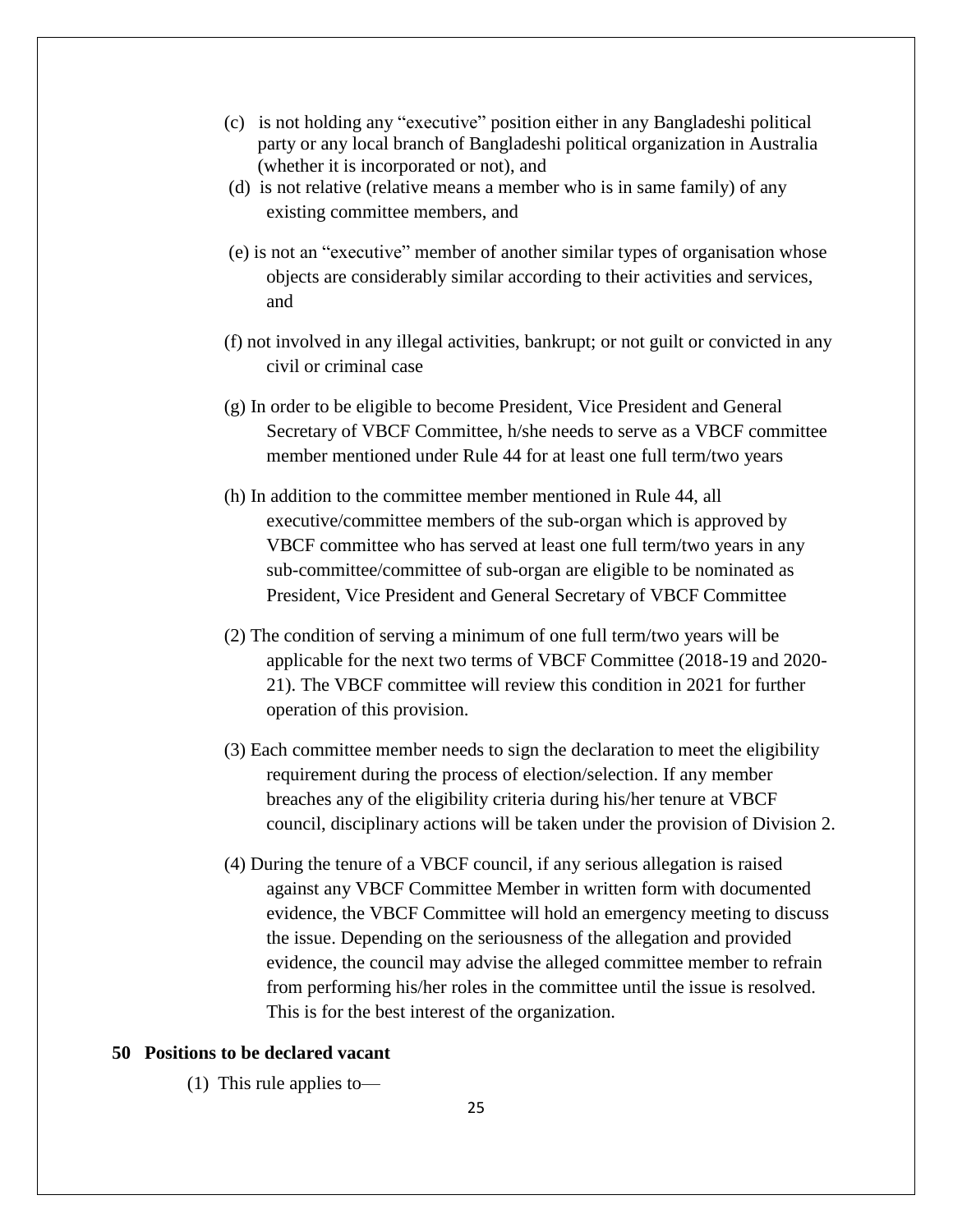- (a) the first annual general meeting of the Association after its incorporation; or
- (b) any subsequent annual general meeting of the Association, after the annual report and financial statements of the Association have been received.
- (2) The president of annual general meeting must declare all positions including coordinators of the sub organs in the committee vacant and hold elections for those position in accordance with rules 51 to 54.
- (3) The Committee will also select the Election Commissioner to conduct election or selection for the new Committee of VBCF.
- (4) The existing Committee will continue to run the Association until the new committee is formed.

#### **51 Nominations**

- (1) Prior to the election of each position, the Election Commissioner must call for nominations to fill those positions from council members and voting members.
- (2) An eligible member of the Association may—
	- (a) nominate himself or herself; or
	- (b) with the member's consent, be nominated by another member.
- (3) A member who is nominated for a position and fails to be elected to that position may be nominated for any other position for which an election is yet to be held.

## **52 Election of Executive Members by the Election Commissioner:**

- (1) For the position of Core Committee Members as mentioned in Rule 44(a).
	- Election commissioner will seek/invite nomination from eligible members under Rule 8.
	- If there is only 1 candidate for a position, h/she will be considered elected according to the election procedure.
	- If there is more than 1 candidate for a position, the Election Commissioner will hold election on the AGM day to elect one candidate for the nominated positions.
- (2) For other positions as mentioned in Rule 44(b):
	- The newly elected Core Committee members in consultation with Executive Members and Advisory Committee will appoint co-ordinator of the sub organs. The selection will be done by majority votes if the decision cannot be taken in consultation amongst these members.

 (3) Nominations of candidates for election as officers of the Council or as members of the committee must be: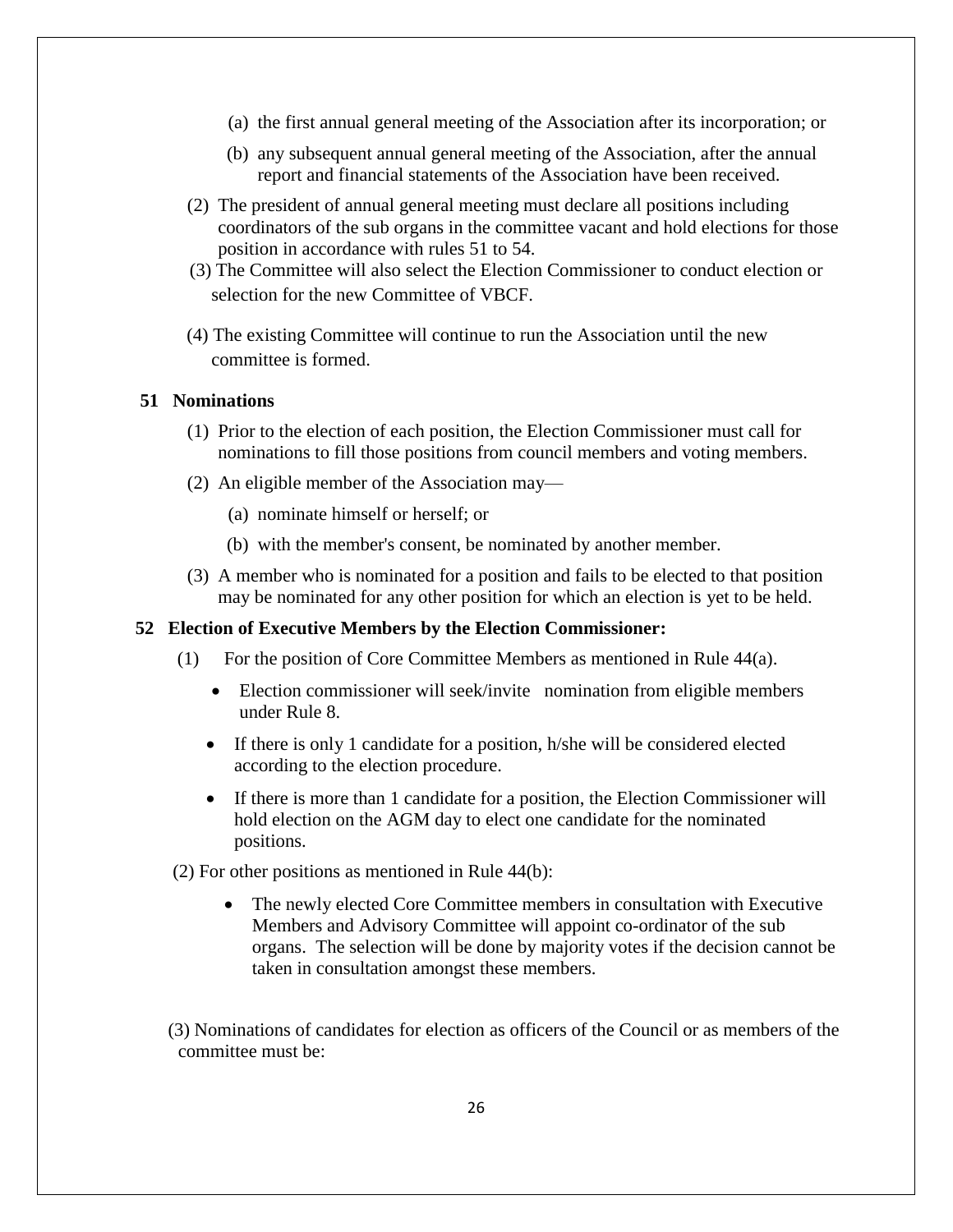(a) made or proposed with consent of the candidate (orally or in written) for the position of Core Committee memebrs.

 (b) delivered to the Election Commissioner not less than 7 days before the date fixed for the holding of the annual general meeting.

 (4) A candidate may only be nominated as a member of the Core Committee, prior to the annual general meeting.

# **53 Ballot**

- (1) If a ballot is required for the election for a position, the Chairperson of the meeting must appoint a member to act as returning officer to conduct the ballot.
- (2) The returning officer must not be a member nominated for the position.
- (3) Before the ballot is taken, each candidate may make a short speech in support of his or her election.
- (4) The election must be by secret ballot.
- (5) The returning officer must give a blank piece of paper to each member present in person.
- (6) If the ballot is for a single position, the voter must write on the ballot paper the name of the candidate for whom they wish to vote.
- (7) If the ballot is for more than one position—
	- (a) the voter must write on the ballot paper the name of each candidate for whom they wish to vote;
	- (b) the voter must not write the names of more candidates than the number to be elected.
- (8) Ballot papers that do not comply with subrule (7)(b) are not to be counted.
- (9) Each ballot paper on which the name of a candidate has been written counts as one vote for that candidate.
- (10) The returning officer must declare elected the candidate or, in the case of an election for more than one position, the candidates who received the most votes.
- (11) If the Election Commissioner is unable to declare the result of an election under subrule (10), because 2 or more candidates received the same number of votes, the Election Commissioner must—
	- (a) conduct a further election for the position in accordance with subrules (4) to (10) to decide which of those candidates is to be elected; or
	- (b) with the agreement of those candidates, decide by lot which of them is to be elected.

# **54 Term of office**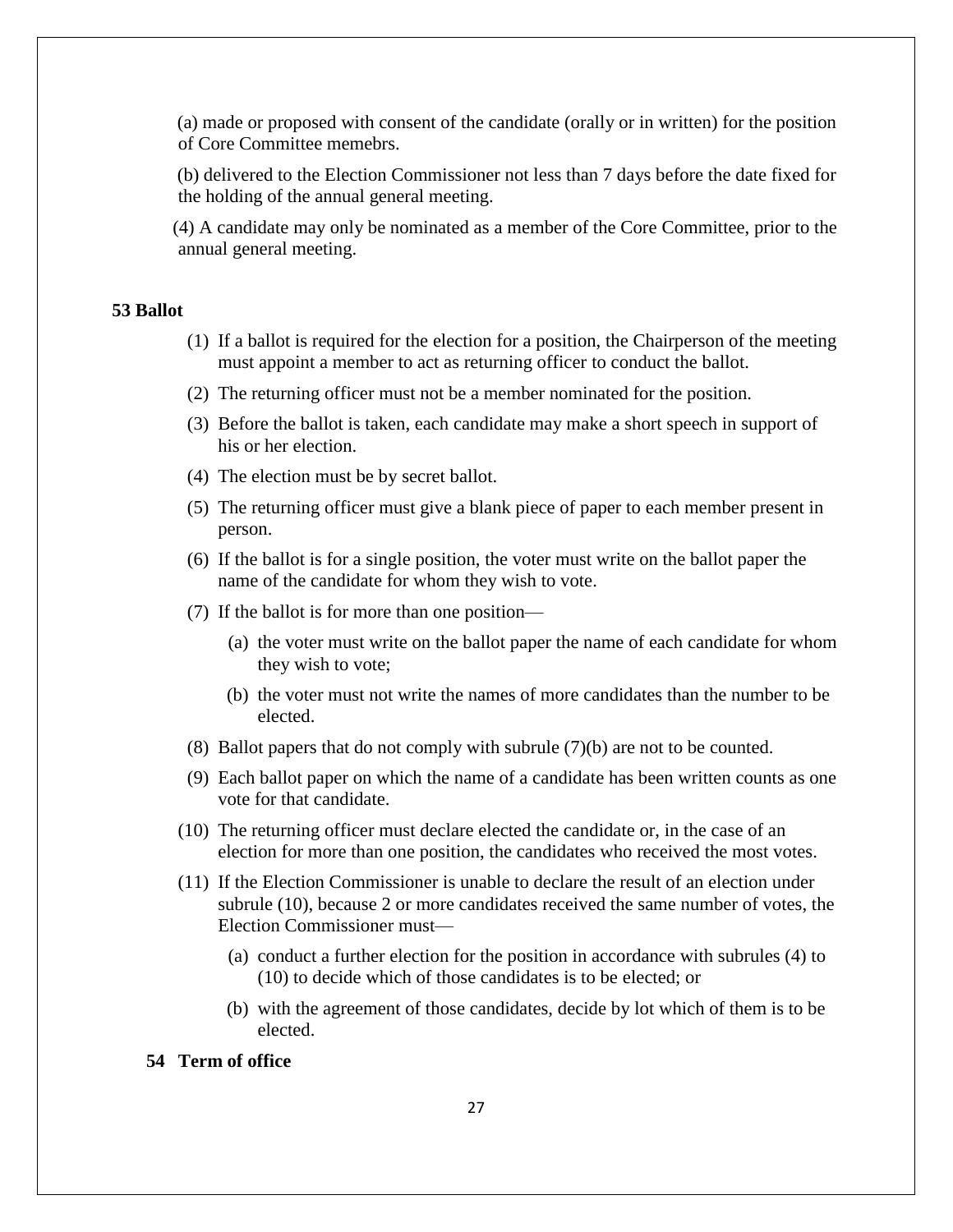- (1) Subject to subrule (3) and rule 56, a committee member holds office for two years until the positions of the Committee are declared vacant during the term of office (Here two years is one term).
- (2) President, Vice President and Secretary shall not be re-elected for the same position for the same position for two consecutive terms.
- (3) Other committee member may be re-elected for the same position.
- (4) A general meeting of the Association may—
	- (a) by special resolution remove a committee member from office; and
	- (b) select or elect an eligible member of the Association to fill the vacant position in accordance with this Division.
- (5) A member who is the subject of a proposed special resolution under subrule (4)(a) may make representations in writing to the Secretary or President of the Association (not exceeding a reasonable length) and may request that the representations be provided to the members of the Association.
- (6) The Secretary or the President may give a copy of the representations to each member of the Association or, if they are not so given, the member may require that they be read out at the meeting at which the special resolution is to be proposed.

#### **55 Vacation of office**

- (1) A committee member may resign from the Committee by written notice addressed to the Committee.
- (2) A person ceases to be a committee member if he or she—
	- (a) ceases to be a member of the Association; or
	- (b) fails to attend 3 consecutive committee meetings (other than special or urgent committee meetings) without leave of absence under rule 66; or without reasonable gorunds or
	- (c) otherwise ceases to be a committee member by operation of rule 64 and 75 of the Act.

#### **56 Filling casual vacancies**

- (1) The Committee may select or appoint an eligible member of the Association to fill a position on the Committee that—
	- (a) has become vacant under rule 56; or
	- (b) was not filled by election at the last annual general meeting.
- (2) If the position of Secretary becomes vacant, the Committee must appoint a member to the position within 14 days after the vacancy arises.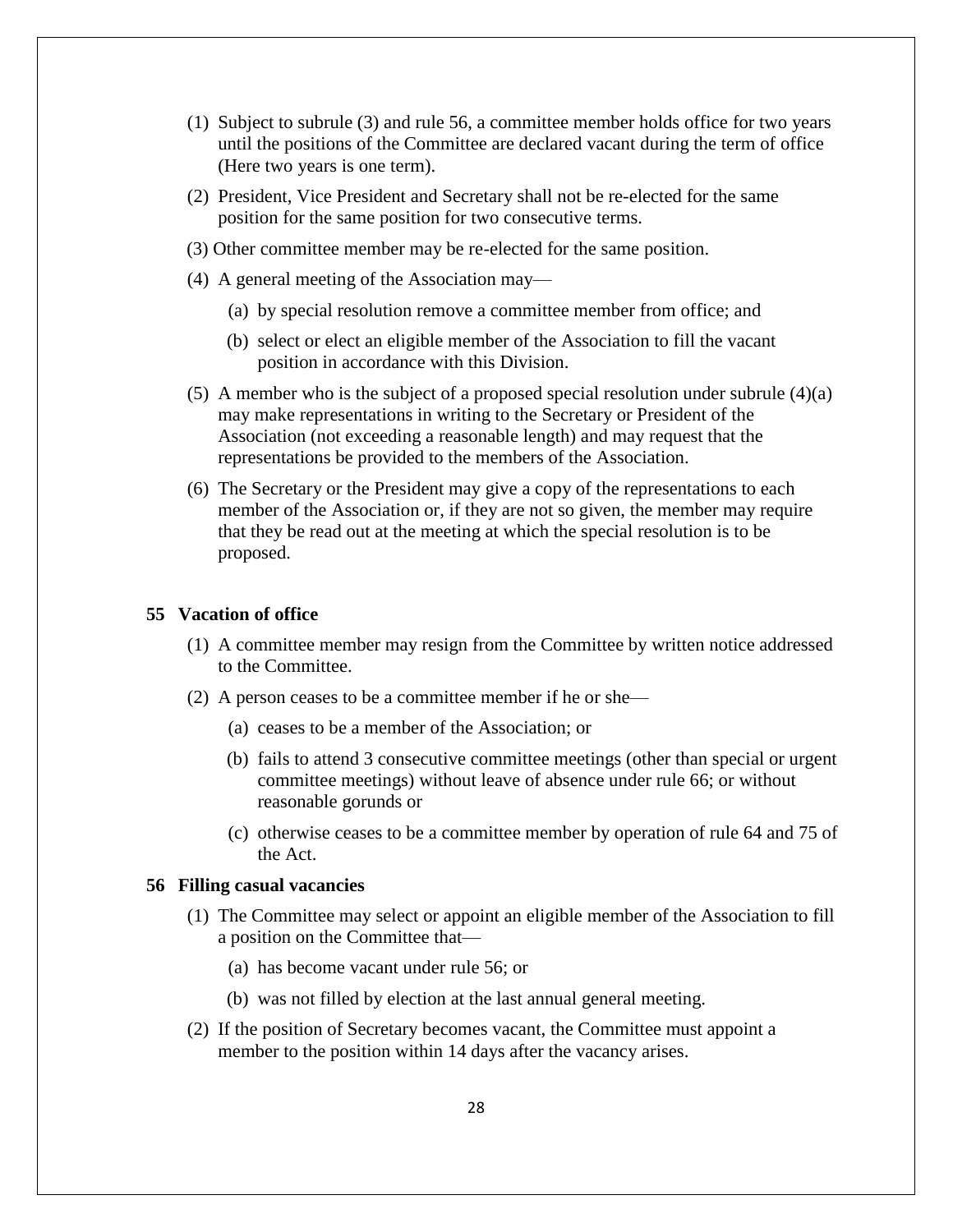- (3) Rule 55 applies to any committee member appointed by the Committee under subrule  $(1)$  or  $(2)$ .
- (4) The Committee may continue to act despite any vacancy in its membership.

#### **Division 4—Meetings of Committee**

#### **57 Meetings of Committee**

- (1) The Committee must meet at least 6 times in each year at the dates, times and places determined by the Committee.
- (2) The date, time and place of the first committee meeting must be determined by the members of the Committee as soon as practicable after the annual general meeting of the Association at which the members of the Committee were elected.
- (3) Special committee meetings may be convened by the President or by any 6 members of the Committee.

## **58 Notice of meetings**

- (1) Notice of each committee meeting must be given to each committee member no later than 7 days before the date of the meeting.
- (2) Notice may be given of more than one committee meeting at the same time.
- (3) The notice must state the date, time and place of the meeting.
- (4) If a special committee meeting is convened, the notice must include the general nature of the business to be conducted.
- (5) The only business that may be conducted at the meeting is the business for which the meeting is convened.

## **59 Urgent meetings**

- (1) In cases of urgency, a meeting can be held without notice being given in accordance with rule 59 provided that as much notice as practicable is given to each committee member by the quickest means practicable.
- (2) Any resolution made at the meeting must be passed by an absolute majority of the Committee.
- (3) The only business that may be conducted at an urgent meeting is the business for which the meeting is convened.

## **60 Procedure and order of business**

- (1) The procedure to be followed at a meeting of a Committee must be determined from time to time by the Committee.
- (2) The order of business may be determined by the members present at the meeting.

#### **61 Use of technology**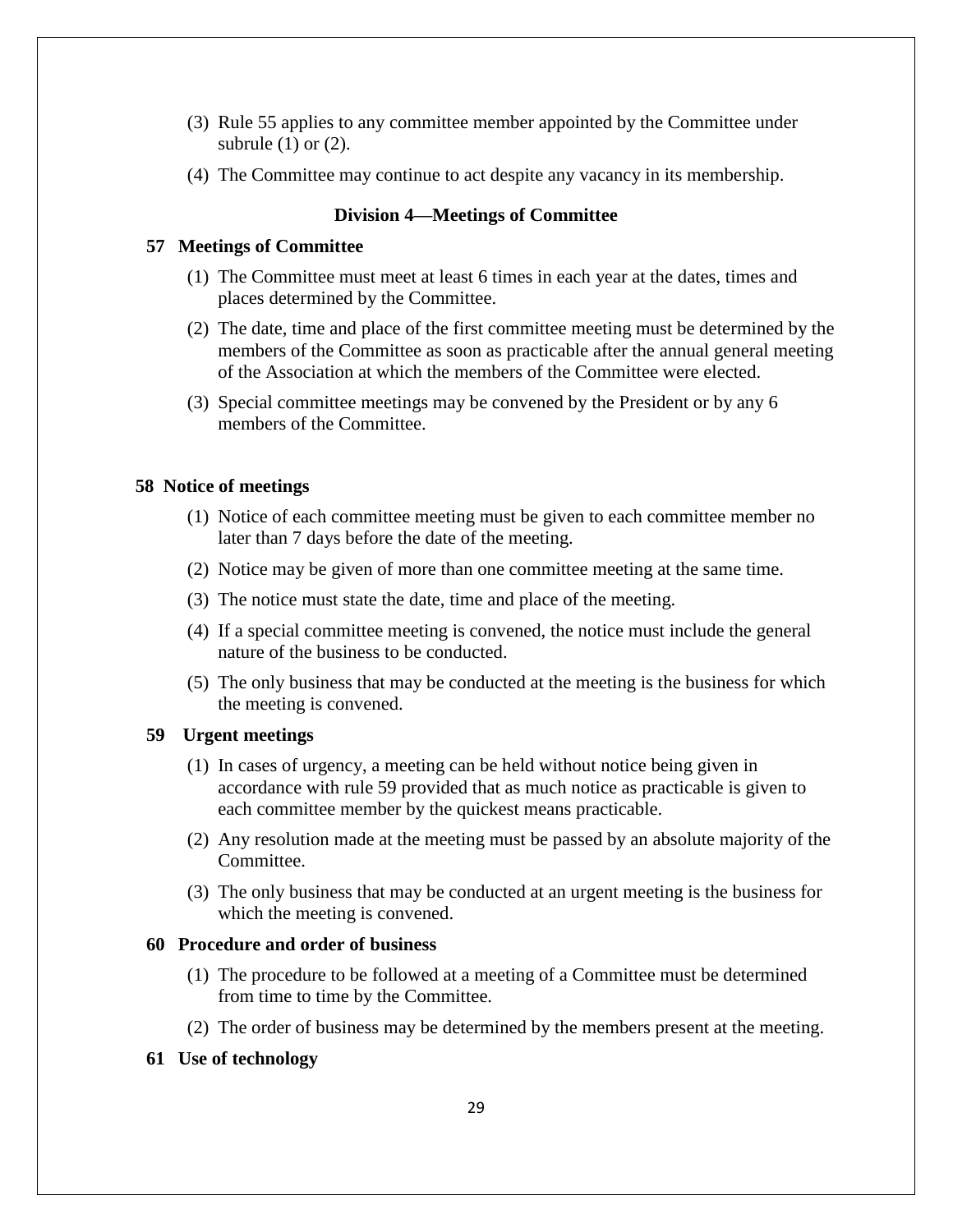- (1) A committee member who is not physically present at a committee meeting may participate in the meeting by the use of technology that allows that committee member and the committee members present at the meeting to clearly and simultaneously communicate with each other.
- (2) For the purposes of this Part, a committee member participating in a committee meeting as permitted under subrule (1) is taken to be present at the meeting and, if the member votes at the meeting, is taken to have voted in person.

#### **62 Quorum**

- (1) No business may be conducted at a Committee meeting unless a quorum is present.
- (2) The quorum for a committee meeting is the presence (in person or as allowed under rule 62) of a majority of the committee members holding office.
- (3) If a quorum is not present within 30 minutes after the notified commencement time of a committee meeting—
	- (a) in the case of a special meeting—the meeting lapses;
	- (b) in any other case—the meeting must be adjourned to a date no later than 14 days after the adjournment and notice of the time, date and place to which the meeting is adjourned must be given in accordance with rule 59.

## **63 Voting**

- (1) On any question arising at a committee meeting, each committee member present at the meeting has one vote.
- (2) A motion is carried if a majority of committee members present at the meeting vote in favour of the motion.
- (3) Subrule (2) does not apply to any motion or question which is required by these Rules to be passed by an absolute majority of the Committee.
- (4) If votes are divided equally on a question, the Chairperson of the meeting has a second or casting vote.
- (5) Voting by proxy is not permitted.

## **64 Conflict of interest**

- (1) A committee member who has a material personal interest in a matter being considered at a committee meeting must disclose the nature and extent of that interest to the Committee.
- (2) The member—
	- (a) must not be present while the matter is being considered at the meeting; and
	- (b) must not vote on the matter.
- (3) This rule does not apply to a material personal interest—
	- (a) that exists only because the member belongs to a class of persons for whose benefit the Association is established; or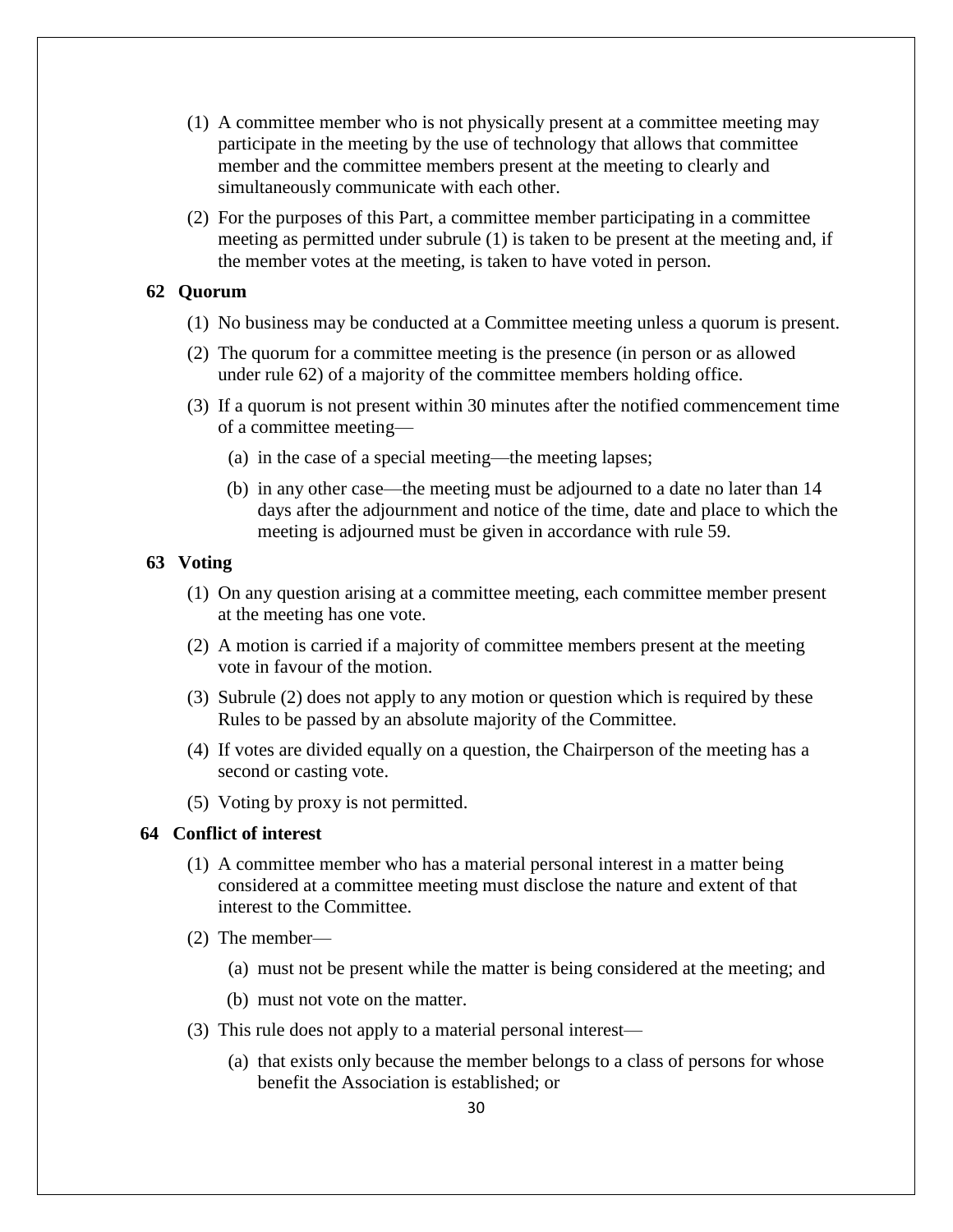- (b) that the member has in common with all, or a substantial proportion of, the members of the Association.
- (4) The Committee may take any necessary steps to remove conflict of interest.

# **65 Minutes of meeting**

- (1) The Committee must ensure that minutes are taken and kept of each committee meeting.
- (2) The minutes must record the following—
	- (a) the names of the members in attendance at the meeting;
	- (b) the business considered at the meeting;
	- (c) any resolution on which a vote is taken and the result of the vote;
	- (d) any material personal interest disclosed under rule 65.

### **66 Leave of absence**

- (1) The Committee may grant a committee member leave of absence from committee meetings for a period not exceeding 3 months.
- (2) The Committee must not grant leave of absence retrospectively unless it is satisfied that it was not feasible for the committee member to seek the leave in advance.
- (3) The Committee may give warning or give show cause notice If any Committee members are absent for three consecutive meetings without any permission or knowledge of the Committee. The Committee may impose fine if they think fit.
- (4) The Committee will initiate proceeding for violating of this provision and take required steps whatever the Committee thinks fit.

## **PART 6—FINANCIAL MATTERS**

## **67 Source of funds**

The funds of the Association may be derived from joining fees, annual subscriptions, donations, fund-raising activities, grants, interest and any other sources approved by the Committee.

## **68 Management of funds**

- (1) The Association must open an account with a financial institution from which all expenditure of the Association is made and into which all of the Association's revenue is deposited.
- (2) Subject to any restrictions imposed by a general meeting of the Association, the Committee may approve expenditure on behalf of the Association.
- (3) The Committee may authorise the Treasurer to expend funds on behalf of the Association (including by electronic funds transfer) up to a specified limit without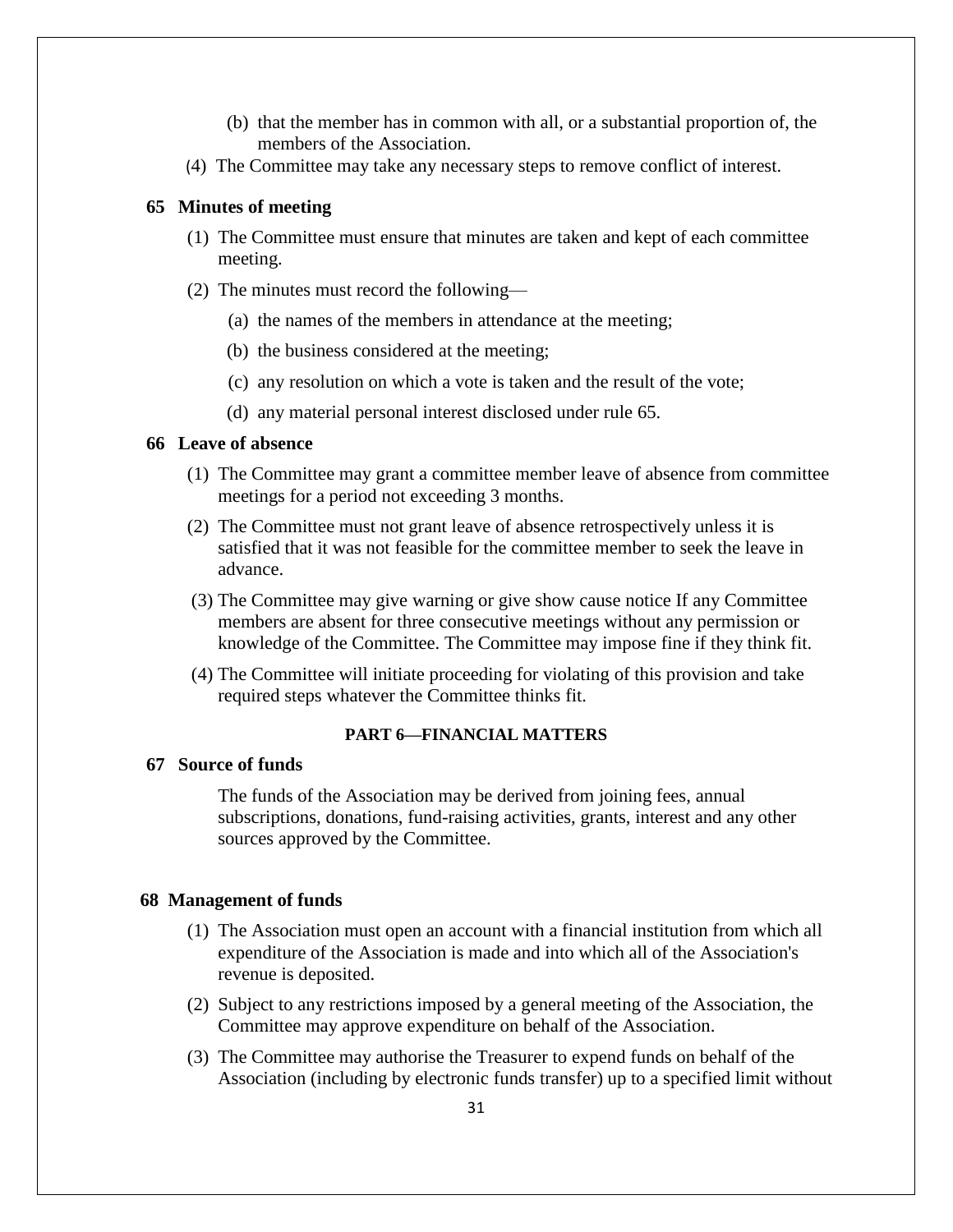requiring approval from the Committee for each item on which the funds are expended.

- (4) All cheques, drafts, bills of exchange, promissory notes and other negotiable instruments must be signed by 2 committee members.
- (5) All funds of the Association must be deposited into the financial account of the Association no later than 5 working days after receipt.
- (6) With the approval of the Committee, the Treasurer may maintain a cash float provided that all money paid from or paid into the float is accurately recorded at the time of the transaction.

# **69 Financial records**

- (1) The Association must keep financial records that—
	- (a) correctly record and explain its transactions, financial position and performance; and
	- (b) enable financial statements to be prepared as required by the Act.
- (2) The Association must retain the financial records for 7 years after the transactions covered by the records are completed.
- (3) The Treasurer must keep in his or her custody, or under his or her control—
	- (a) the financial records for the current financial year; and
	- (b) any other financial records as authorised by the Committee.

## **70 Financial statements**

- (1) For each financial year, the Committee must ensure that the requirements under the Act relating to the financial statements of the Association are met.
- (2) Without limiting subrule (1), those requirements include—
	- (a) the preparation of the financial statements;
	- (b) if required, the review or auditing of the financial statements;
	- (c) the certification of the financial statements by the Committee;
	- (d) the submission of the financial statements to the annual general meeting of the Association;
	- (e) the lodgement with the Registrar of the financial statements and accompanying reports, certificates, statements and fee.

#### **PART 7—GENERAL MATTERS**

## **71 Common seal**

- (1) The Association may have a common seal.
- (2) If the Association has a common seal—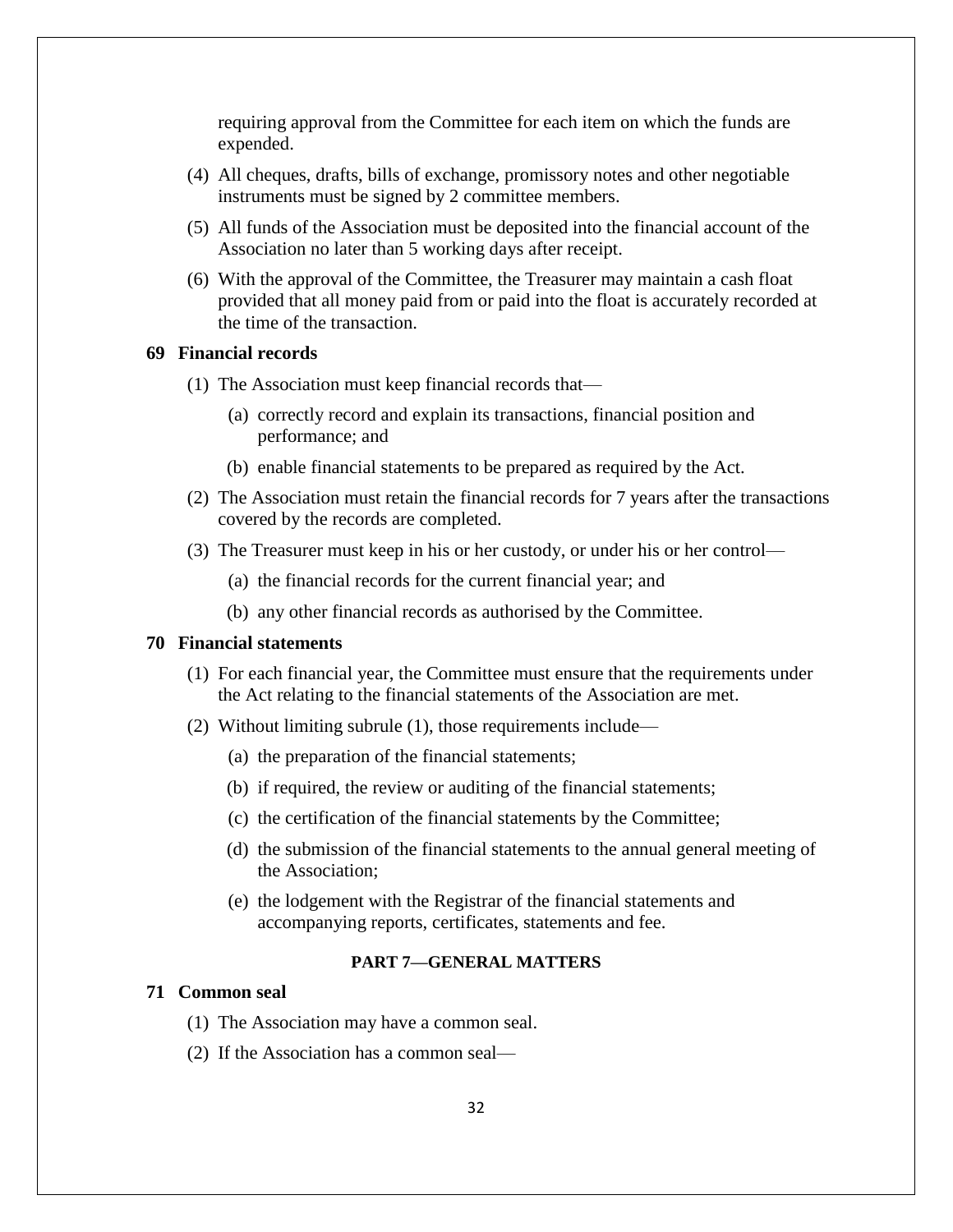- (a) the name of the Association must appear in legible characters on the common seal;
- (b) a document may only be sealed with the common seal by the authority of the Committee and the sealing must be witnessed by the signatures of two committee members;
- (c) the common seal must be kept in the custody of the Secretary.

#### **72 Registered address**

The registered address of the Association is—

- (a) the address determined from time to time by resolution of the Committee; or
- (b) if the Committee has not determined an address to be the registered address—the postal address of the Secretary.

#### **73 Notice requirements**

- (1) Any notice required to be given to a member or a committee member under these Rules may be given—
	- (a) by handing the notice to the member personally; or
	- (b) by sending it by post to the member at the address recorded for the member on the register of members; or
	- (c) by email or other electronic media.
- (2) Subrule (1) does not apply to notice given under rule 60.
- (3) Any notice required to be given to the Association or the Committee may be given—
	- (a) by handing the notice to a member of the Committee; or
	- (b) by sending the notice by post to the registered address; or
	- (c) by leaving the notice at the registered address; or
	- (d) if the Committee determines that it is appropriate in the circumstances—
		- (i) by email to the email address of the Association or the Secretary; or
		- (ii) by facsimile transmission to the facsimile number of the Association.

#### **74 Custody and inspection of books and records**

- (1) Members may on request inspect free of charge—
	- (a) the register of members;
	- (b) the minutes of general meetings;
	- (c) subject to subrule (2), the financial records, books, securities and any other relevant document of the Association, including minutes of Committee meetings.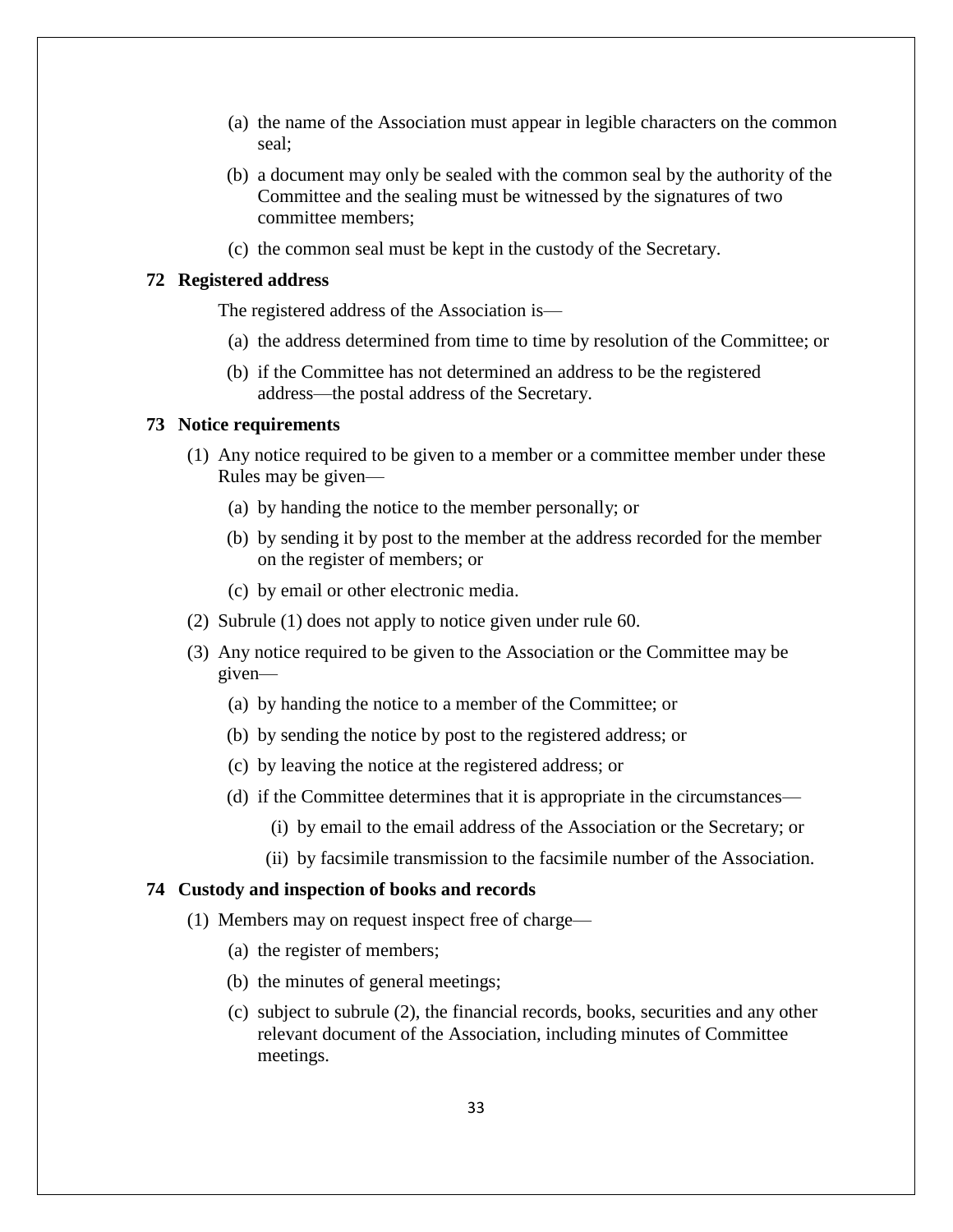- (2) The Committee may refuse to permit a member to inspect records of the Association that relate to confidential, personal, employment, commercial or legal matters or where to do so may be prejudicial to the interests of the Association.
- (3) The Committee must on request make copies of these rules available to members and applicants for membership free of charge.
- (4) Subject to subrule (2), a member may make a copy of any of the other records of the Association referred to in this rule and the Association may charge a reasonable fee for provision of a copy of such a record.
- (5) For purposes of this rule
	- *relevant documents* means the records and other documents, however compiled, recorded or stored, that relate to the incorporation and management of the Association and includes the following—
		- (a) its membership records;
		- (b) its financial statements;
		- (c) its financial records;
		- (d) records and documents relating to transactions, dealings, business or property of the Association.

#### **75 Winding up and cancellation**

- (1) The Association may be wound up voluntarily by special resolution.
- (2) In the event of the winding up or the cancellation of the incorporation of the Association, the surplus assets of the Association must not be distributed to any members or former members of the Association.
- (3) Subject to the Act and any court order made under section 133 of the Act, the surplus assets must be given to a body that has similar purposes to the Association and which is not carried on for the profit or gain of its individual members.
- (4) The body to which the surplus assets are to be given must be decided by special resolution.

# **76 Alteration of Rules**

These Rules may only be altered by special resolution of a general meeting of the Association.

# **77 Non-Profit Organizations**

 It is hereby declared that Victorian Bangladeshi Community Foundation (VBCF) under the Associations Incorporation Act 1981 is 100% non profit organization. Any financial gain will be used for the development of culture and language to the Bangladeshi community.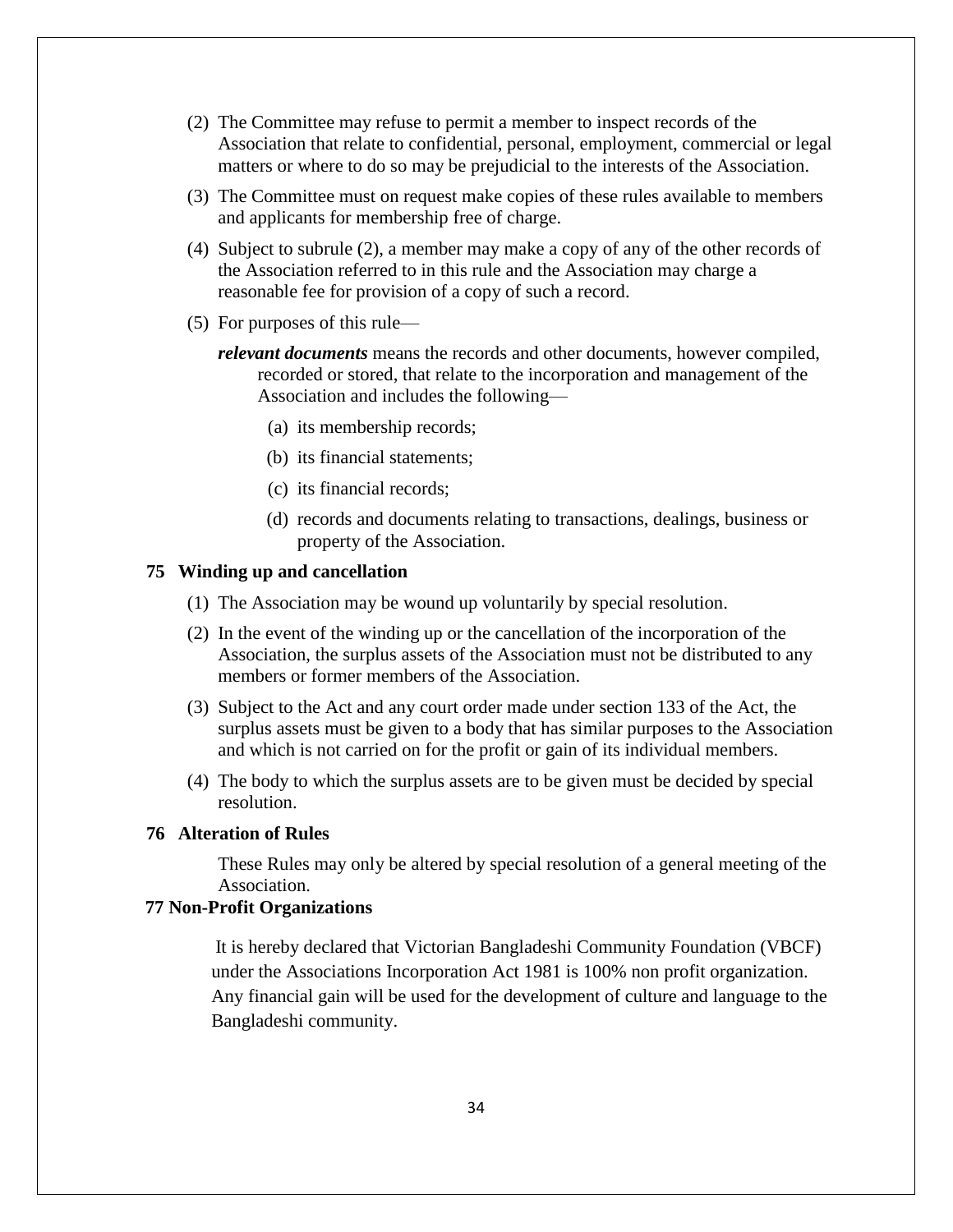# **APPENDIX 1**

**\_\_\_\_\_\_\_\_\_\_\_\_\_\_\_\_** 

## **APPLICATION FOR MEMBERSHIP OF**

## **(NAME OF THE ASSOCIATION)**

**I,……………………………………… , of …………..……………desire to become a** 

**(name and occupation) (address)** 

**member of ………………………………………………………………………** 

**(name of Association)** 

**In the event of my admission as a member, I agree to be bound by the rules of the Association** 

**for the time being in force.** 

════════════════════════════════